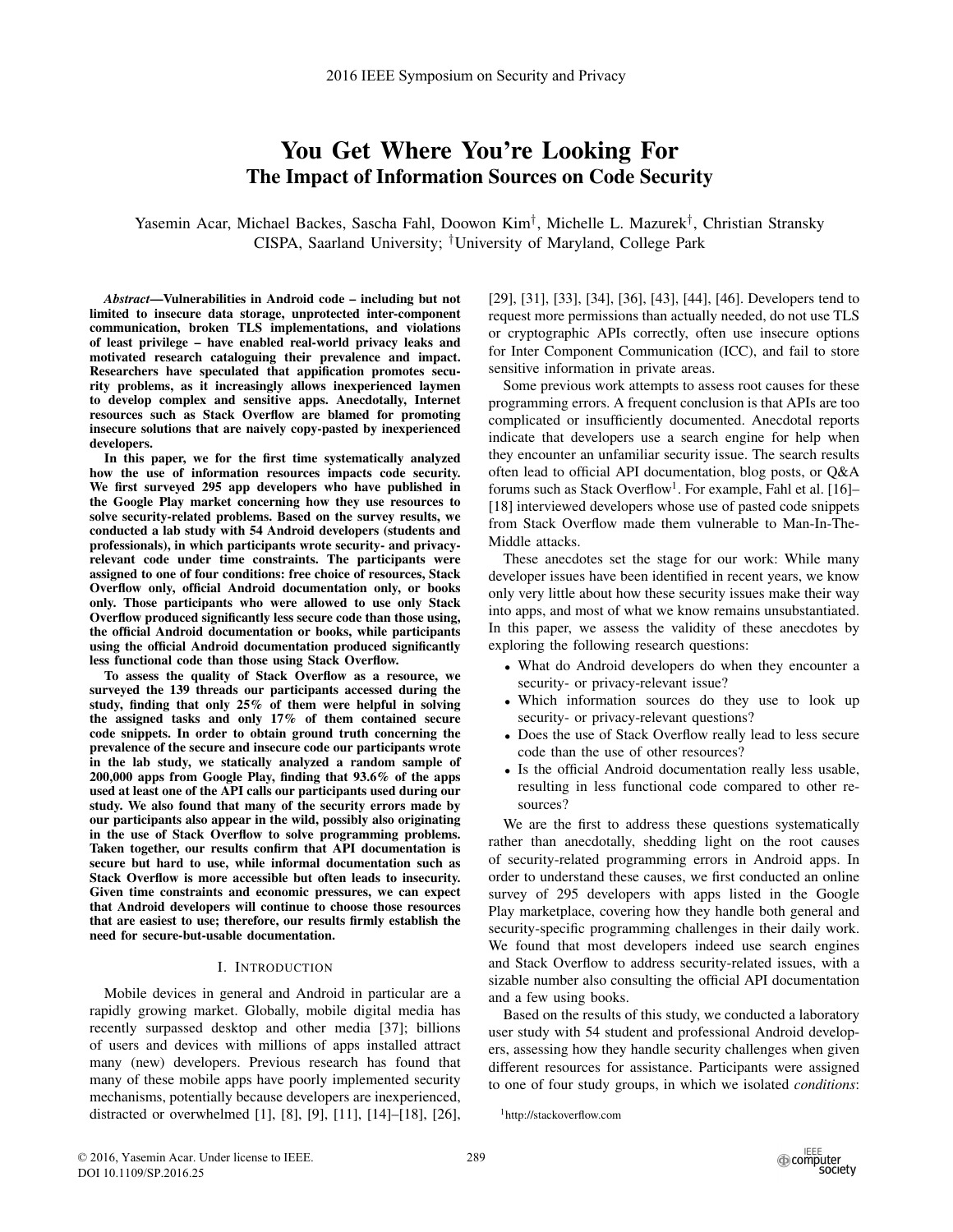free choice of resources, Stack Overflow only, official Android documentation only, and books only. Each participant was asked to complete four programming tasks that were drawn from common errors identified in previous work: A secure networking task, a secure storage task, an ICC task, and a least permissions task. We analyzed the correctness and security of the participants' code for each task as well as how they employ the resources we permitted them to use. Our results validate the prior anecdotal evidence: Participants using Stack Overflow were more likely to be functionally correct, but less likely to come up with a secure solution than participants in other study conditions.

To place these results in context, we also surveyed the quality of Stack Overflow Q&As. We first analyze the relevance and security implications of the 139 Stack Overflow threads accessed by our subjects. We found that many of the threads contain insecure code snippets, and that those threads are equally as popular as threads with only secure snippets.

To establish ground truth, we also apply static analysis to a random sample of 200,000 free apps from the Google Play market in order to investigate if the code written in the context of our laboratory study can be found in the wild. We find that our programming tasks were highly representative for the typical Android programmer, as 93.6% of all apps we analyzed used at least one of the API calls our participants generated during the study. Our analysis also finds that many of the security errors made by our participants when using these APIs also appear in the wild. For example, most of the custom hostname verifier implementations we found in realworld apps implement insecure hostname verification, which is also true for the code written by our participants.

Taken together, our results confirm an important problem: Official API documentation is secure but hard to use, while informal documentation such as Stack Overflow is more accessible but often leads to insecurity. Interestingly, books (the only paid resource) perform well both for security and functionality. However, they are rarely used (in our study, one free choice participant used a book). Given time constraints and economic pressures, we can expect that Android developers will continue to choose those resources that appear easiest to use; therefore, our results firmly establish the need for secure-but-usable documentation.

The rest of this paper proceeds as follows: In Section II we review related work. Section III describes our online survey of Android developers who have published in the Play market, Section IV describes the design of our laboratory study, and Section V reports its results. In Section VI we present our analysis of Stack Overflow posts and in Section VII we present the ground truth from our static code analysis. Section VIII discusses some limitations of our work. Finally, in Section IX we discuss our results and conclude.

## II. RELATED WORK

In this section, we discuss related work in three key areas: Security and privacy flaws in otherwise benign mobile apps, efforts to understand how mobile developers make securityand privacy-relevant decisions and prior research exploring online Q&A resources such as StackOverflow.

Security Flaws in Mobile Apps. Many researchers attempted to measure the incidence of security flaws in otherwise benign mobile apps. Fahl et al. found that 8% of 13,500 popular, free Android apps contained misconfigured TLS code vulnerable to Man-In-The-Middle attacks [16]. Common problems included accepting all certificates without verifying their validity and not checking whether the name of the server currently being accessed matches the hostname specified on the certificate it provides. In follow-up work, the same research team extended their analysis to iOS and found similar results: Using a Man-In-The-Middle attack, they were able to extract sensitive data from 20% of the apps [18]. Another examination of TLS code, this time in non-browser software more generally, found similar flaws in many Android and iOS applications and libraries [20]. In more recent work, Onwuzurike and De Cristofaro found that the same problems remain prevalent several years later, even in apps with more than 10 million downloads [30]. Oltrogge et al. [29] investigated the applicability of certificate pinning in Android apps. They came to the conclusion that pinning was not as widely applicable as commonly believed. However, there was still a huge gap between developers who actually implement pinning and apps that could use pinning.

Egele et al. examined the use of cryptography – including block ciphers and message authentication codes – in Android applications and found more than 10,000 apps misusing cryptographic primitives in insecure ways [11]. Examples included using constant keys and salts, using non-random seeds and initialization vectors, and using insecure modes for block ciphers.

Many problems also exist with the use and misuse of app permissions, device identifiers, and inter-application communication. Enck et al. analyzed 1,100 free Android apps and reported widespread issues, including the use of fine-grained location information in potentially unexpected ways, using device IDs for fingerprinting and tracking (in concert with personal identifiable information (PII) and account registration), and transmitting device and location in plaintext [14]. Chin et al. characterized errors in inter-application communications (*intents*) that can lead to interception of private data, service hijacking, and control-flow attacks [9]. Felt et al. [33] analyzed how app developers use permissions and report that many request unnecessary permissions. The authors identify incomplete documentation for developers as one major root cause of this problem. Work by Poeplau et al. reported that almost 10% of analyzed apps load code via insecure channels (e.g., http or the SD card), which can allow attackers to inject malicious code into benign apps in order to steal data or create malware [31].

Enck et al. [13] presented TaintDroid – a tool that applies dynamic taint tracking to reveal how apps actually use permission-protected data. They uncovered a number of questionable privacy practices in apps and motivated enhancements to Android's original permission system and access control on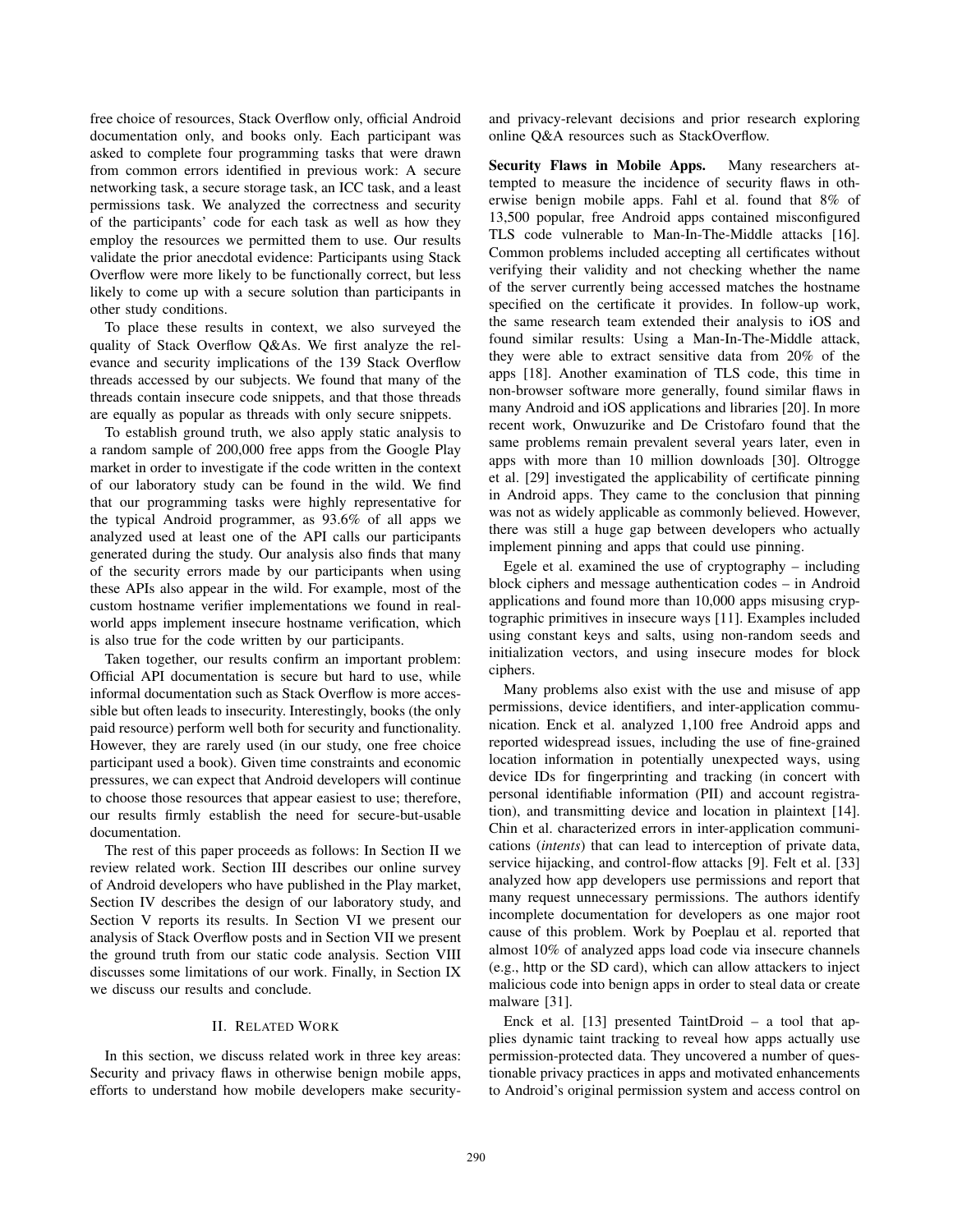inter-component communication.

In this paper, we consider how the information sources developers use contribute to these kinds of errors and problems.

Understanding Developers. Many of the flaws discussed above arose from developer mistakes and misunderstandings. In interviews with developers who made mistakes in TLS code, Fahl et al. found that problems arose from several sources, including developers who disabled TLS functionality during testing and never re-enabled it, developers who did not understand the purpose of TLS or the possible threat scenarios, and problems with default configurations in frameworks and libraries [18]. Georgiev et al. also reported that confusion about the many parameters, options, and defaults of TLS libraries contributed to developer errors [20]. Both papers noted that developer forums such as Stack Overflow contained many suggestions for avoiding TLS-related error messages by disabling TLS features, without warning about the potential security consequences. Many developers use these resources to solve security- and privacy-related problems [3]. Similarly, Egele et al. discussed how poor default configurations and confusing APIs, along with insufficient documentation, may contribute to errors using cryptographic primitives [11].

In a non-mobile context, Leon et al. found that many popular websites used invalid or misleading P3P compact policies, which are tokens used to summarize a website's privacy policy for automated parsing [24]. Their manual analysis suggested that while many mistakes likely resulted from developer error, others resulted from attempts to avoid Internet Explorer's cookie filtering mechanism, and appeared to rely on suggestions from forums like Stack Overflow for avoiding this filtering. While these works on TLS and compact policies observed problems related to Stack Overflow and similar sites, our work uses a controlled experiment to compare the impact of different information sources.

Other flaws, particularly those related to privacy, are caused when developers do not sufficiently consider the implications of their decisions. In interviews with mobile developers from companies of various sizes, Balebako et al. found that privacy policies are not considered important and that privacy concerns are frequently outweighed by concerns about revenue, time to market, and the potential for any data that can be collected to someday be useful [2]. In a follow-up survey, the same authors found that many developers are not aware of the privacy or security implications of third-party advertising and analytics libraries they use [3]. These findings provide valuable insight into developers' perspectives; our work extends these perspectives with empirical observation of developer behavior.

Other researchers considered how to improve developers' decision making. Jain and Lindqvist propose a new locationrequest API designed to promote privacy-preserving choices by developers [21]. Fahl et al. suggested providing TLS as a service within a mobile OS that supports a separate development mode [18]. Similarly, Onwuzurike and De Cristofaro provided a code snippet for correctly using self-signed certificates during development but not production [30]. Our work extends Jain and Lindqvist's methodology to empirically evaluate developers' decisions.

Collectively, these findings suggest that helping wellmeaning mobile developers to make better security- and privacy-relevant decisions could have a large impact on the overall mobile ecosystem. In this paper, we expand on these findings by using a controlled lab study to quantify how documentary resources impact security and privacy outcomes.

Exploring Online Q&A Resources. The software engineering and machine learning communities explored how developers interact with Stack Overflow and other Q&A sites. Much of this research focused on what types of questions are asked, which are most likely to be answered, and who does the asking and answering [5], [6], [27], [38]–[40].

Other research considered the quality of questions and answers available on Q&A sites – including general sites not specifically targeting programming [4], [22], [32]. These works are generally intended to support automated identification and pruning of low-quality content. In contrast to the studies described above, our work does not describe or measure broad trends in how Stack Overflow is used; nor do we consider how to automatically classify content. Instead, we directly consider how existing Stack Overflow content affects the outputs of developers who rely on it.

Others have analyzed Q&A sites specifically in the context of mobile development. Linares-Vásquez et al. investigated how changes to Android APIs trigger activities on Stack Overflow and found that the frequency of questions increases when Android APIs change, particular in the case of method updates [25]. In two related works, Wang et al. mined Stack Overflow posts to identify mobile APIs (Android and iOS) that frequently give developers trouble. They proposed that this data can be used both to improve documentation for these "hotspots" and to help API providers improve the design of their APIs to better support developer needs [41], [42]. In a similar vein, Nadi et al. analyze Stack Overflow posts to identify difficulties that developers commonly have with Java cryptography APIs [28]. While these works used Stack Overflow to identify trouble spots within APIs, we instead start from known trouble spots in security and privacy and measure how information sources, including Stack Overflow, directly affect the code developers write.

## III. SURVEY OF ANDROID DEVELOPERS

To understand the challenges app developers face during the implementation of security-critical app components, we conducted an online survey of Android developers covering their experience, their programming habits, and the resources they use. Results from this survey helped motivate the design of our lab experiment (Section IV). In this section, we briefly discuss the design of this survey as well as the results. The online study was approved by the University of Maryland Institutional Review Board.

We collected a random sample of 50,000 email addresses of Android application developers listed in Google Play (the official Android application market). We emailed these developers, introducing ourselves and asking them to take our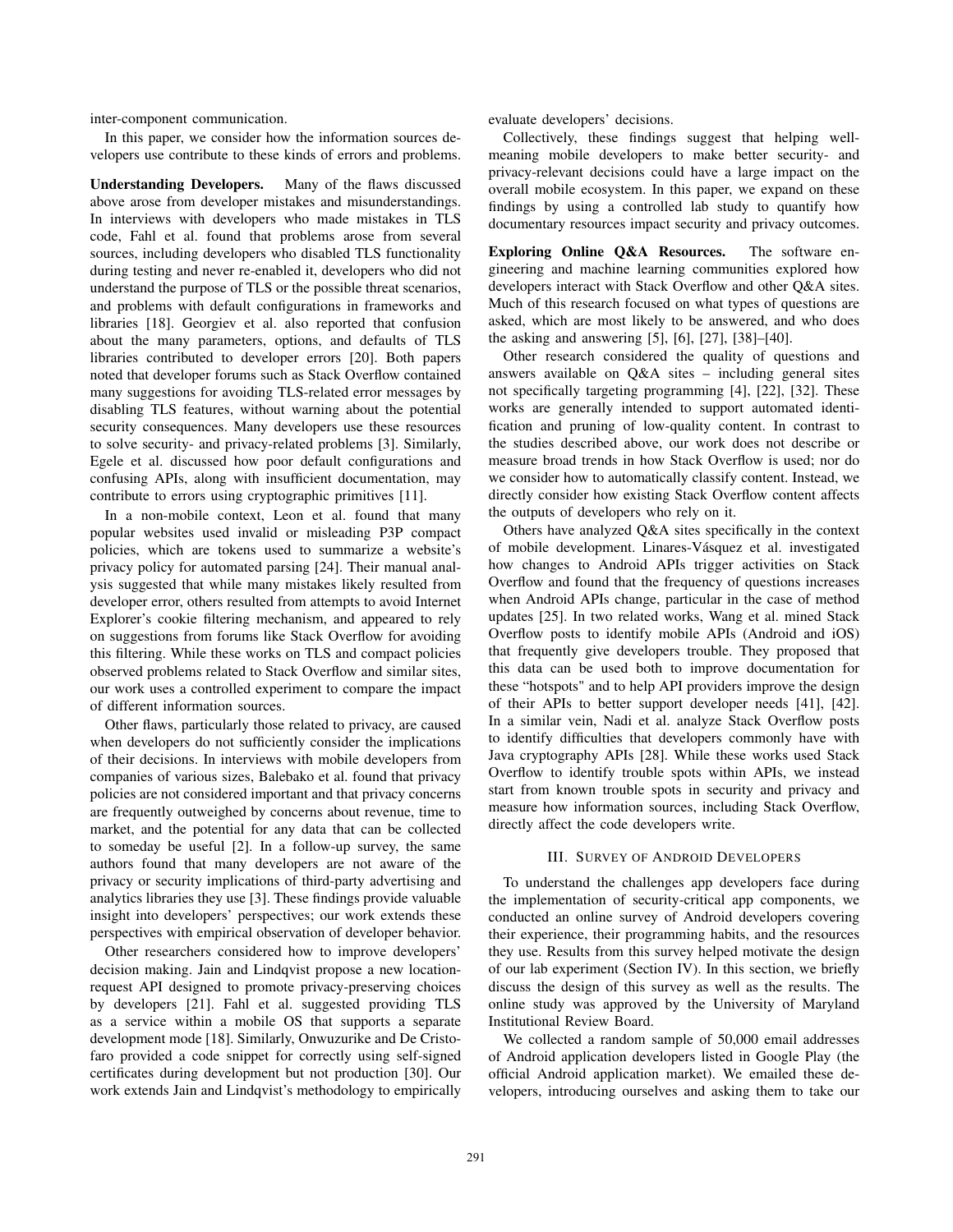

Fig. 1. How long participants in our online survey have been developing software, both in general and specifically for Android.

online survey. A total of 302 people completed the survey between April 2015 and October 2015. Seven participants were removed for providing answers that were nonsensical, profane, or not in English. Results are presented for the remaining 295.

Education and Experience. Most participants (91.2%, 269) had been developing software for more than two years; 63.1% (186) had been developing Android apps specifically for more than two years, as shown in Figure 1. About half of them (48.7%, 147) had developed between two and five apps; however, 73.5% (218) of all participants reported that they do not develop Android apps as their primary job.

Almost half of the participants had formally studied programming at the undergraduate (27.8%, 82) or graduate level (18.6%, 55). Most of the remaining developers reported being self-taught (41.2%, 121). Most participants had never taken any classes or training related specifically to Android programming (81.3%, 239) or to computer or information security (56.6%, 167).

As we discuss in Section V-A, these demographics have some similarity with our lab study participants; however, survey participants as a whole reported less formal education than lab participants.

Security and Permissions. We also asked participants about three security-related issues they might have encountered during app development: HTTPS/TLS, encryption, and Android permissions. These results provide some context for the security tasks used in our lab study.

About half of the developers (144) said that their Android app(s) use HTTPS to secure network connections; of those, 80.6% (116) had looked up information on HTTPS- or TLSrelated topics at least once, but only 11.1% (16) did so more frequently than once per month. The most popular resources among these 116 were Stack Overflow (43.1%, 50) and a search engine such as Google (37.1%, 43); only 8.6% (10) mentioned the official Android documentation. Interestingly, a few (2.6%, 3) mentioned asking for help from certificationrelated companies such as certificate vendors or hosting companies. A large majority of respondents (78.4%, 91) said they did not handle HTTPS or certificate problems differently from



Fig. 2. Highlights of resource questions from our online developer survey. How many participants work on apps that include encryption or HTTPS (top), how often participants look up information when solving general programming problems or security-related Android problems (middle), how many participants mentioned using each of the most popular resources for solving general programming problems or security-related Android problems (bottom).

other problems.

Fewer participants (25.1%, 74) had used encryption to store files. Of these, almost all (90.5%, 67) had looked up encryption-related topics at least once, but again the vast majority did so once a month or less (82.1%, 55). The primary sources were once again search engines (mentioned by 31 participants, 46.3%) and Stack Overflow (28.4%, 19). Six of the 67 (9.0%) mentioned the official Android documentation, and two (3.0%) mentioned books. As with HTTPS, the majority (58, 86.6%) solved encryption problems similarly to other problems.

Responses to questions about Android permissions were somewhat different. As with HTTPS and encryption, most (74.9%, 221) reported they had looked up permissions information at least once, and a large majority of them did so once per month or less (84.2%, 186). However, participants who had looked up permission information favored official documentation (41.2%, 91) over search engines (29.0%, 64) or Stack Overflow (30.3%, 67) on that topic. One participant wrote that "[I] don't have to Google. [I] go directly to Android developer resource" for authoritative information.

Development Resources More Generally. We also asked (free response) about the resources participants use when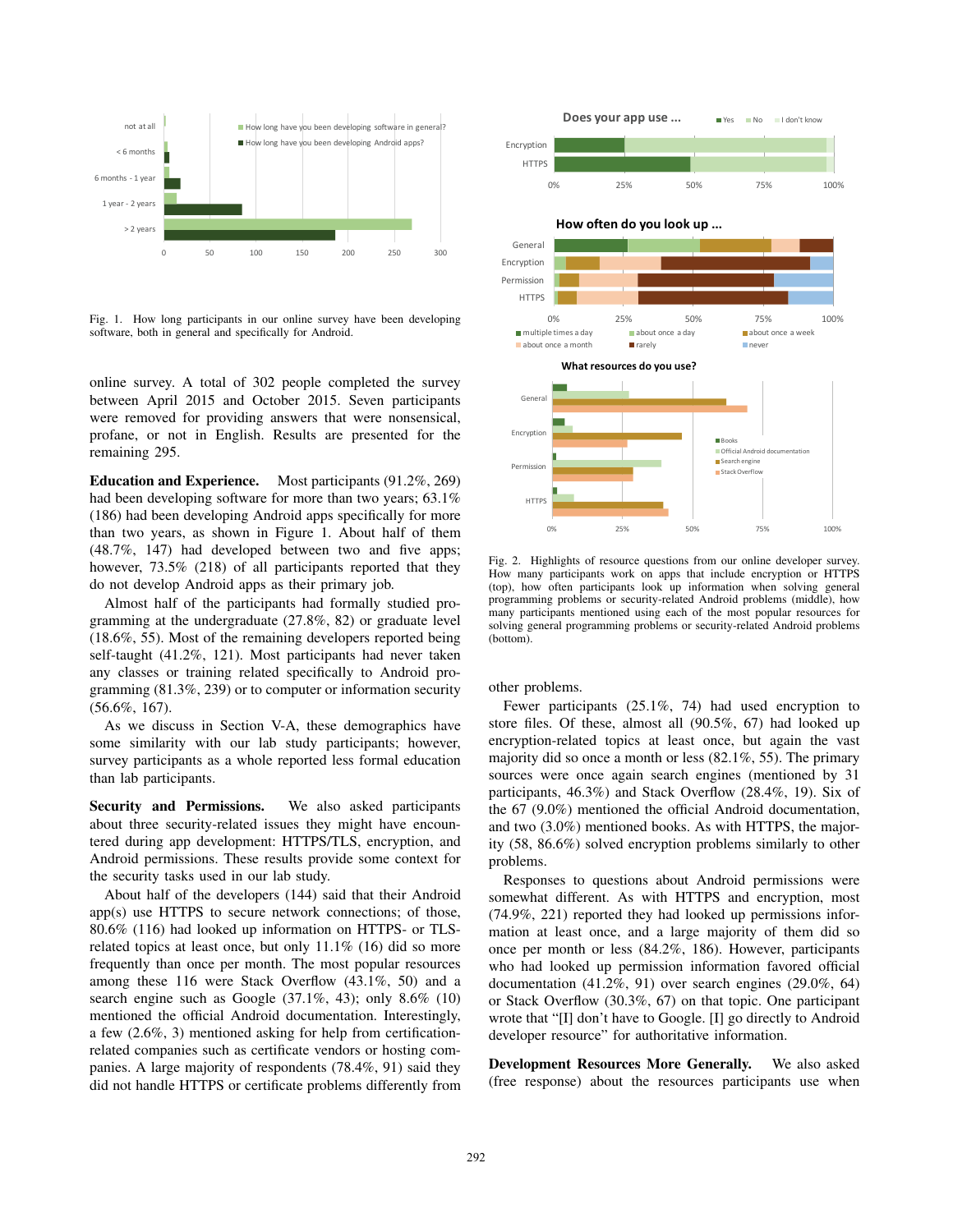they encounter programming problems in general. The results are similar to those for security-specific problems. Large majorities mentioned Stack Overflow (69.5%, 205) and a search engine (62.0%, 183). Although this question did not specifically mention Android programming, 27.5% (81) also mentioned official Android documentation, including APIs and best practices guides.

In a separate question, we asked how frequently participants use any resources when programming for Android. More than half (52.2%, 154) reported looking up Android programming information at least once per day and another 25.4% said at least once per week. Among 35 participants (11.9%) who selected "rarely," 11 (31.4%) explicitly mentioned that while they rarely looked things up now, they had used resources or documentations for help many times a day when they were working on Android projects.

Figure 2 illustrates how participants used resources, both for security-related tasks and in general.

Discussion. Overall, these results indicate that many Android developers must deal with security or privacy issues periodically, but do not handle them consistently enough to become experts. This suggests that the quality of documentation is especially critical for these topics. Stack Overflow (and more generally, online search) is the default resource for certificate or encryption problems, as well as programming problems more generally. Permissions, however—perhaps because they are Android-specific and closely associated with the platform itself—are more frequently referenced from the official documentation. These findings validate both the need to understand the impact of the resources on security and privacy decisions generally, and our choice to compare Stack Overflow and the official documentation more specifically.

## IV. ANDROID DEVELOPER STUDY

To examine how the resources developers access affect their security and privacy decision-making, we conducted a between-subjects laboratory study. We provided a skeleton Android app and asked participants to complete four programming tasks based on the skeleton, encompassing the storage of data, the use of HTTPS, the use of ICC and the use of permissions. Each participant was assigned to one of four conditions governing what resources they were allowed to access. We examined the resulting code for functional correctness as well as for security- or privacy-relevant decisions; we also used a think-aloud protocol and an exit interview to further examine how participants used resources and how this affected their programming.

The lab study was also approved by the University of Maryland Institutional Review Board.

#### *A. Recruitment*

We recruited participants who had taken at least one course in Android development or developed professionally or as a hobby for at least one year. Initially, participants were also asked to complete a short programming task to demonstrate competence with Android development. After receiving feedback that the qualification task required too great a time commitment for prospective participants, we instead required participants to correctly answer at least three of five multiple choice questions testing basic Android development knowledge. The bar for qualification was intentionally set low, as we wanted to compare the impact of programming resources for developers with different expertise levels. In addition, the usefulness of our results partially depended on our participants needing to look things up during the programming process.

Participants were recruited in and around one major city in the U.S., as well as in two university towns in Germany. We recruited participants by emailing undergraduate and graduate students (in computer science in general and specifically those who had taken mobile development courses), as well as by placing ads on Craiglist, emailing local hacker and developer groups, and using developer-specific websites such as meetup.com. Prospective participants who qualified were invited to complete the study at a university campus or at another public place (library, coffee shop) of their choice. No mention of security or privacy was made during recruitment. Participants were compensated with \$30 in the U.S. or an  $\epsilon$ 18 gift card in Germany.

#### *B. Conditions and study setup*

Participants were assigned round-robin to one of four conditions, as follows:

**Official Only (official).** Participants were only allowed to access websites within the official Android documentation  $2$ .

Stack Overflow Only (SO). Participants were only allowed to access questions and answers within Stack Overflow, a popular crowd-sourced resource for asking and answering questions about programming in a variety of contexts.

Book Only (book). Participants were only allowed to use two books: Pro Android 4 [23] and Android Security Internals [12]. Participants were provided access to the PDF versions of the books, enabling text searching as well as use of indices and tables of contents.

Free Choice (free). Participants were allowed to use any web resources of their choice, and were also offered access to the two books used in condition book.

Conditions official and SO were enforced using whitelistchrome3, a Chrome browser plugin for limiting web access.

Participants were provided with AndroidStudio, pre-loaded with our skeleton app, and a software Android phone emulator. The skeleton app, which was designed to reduce participants' workload and simplify the programming tasks, was introduced as a location-tracking tool that would help users keep track of how much time they spent in various locations (at home, at work, etc.) each day.

After a brief introduction to the study and the skeleton app, participants were given four programming tasks in random order (detailed below), with approximately 20-30 minutes to

<sup>&</sup>lt;sup>2</sup>cf. http://developer.android.com

<sup>3</sup>https://github.com/unindented/whitelist-chrome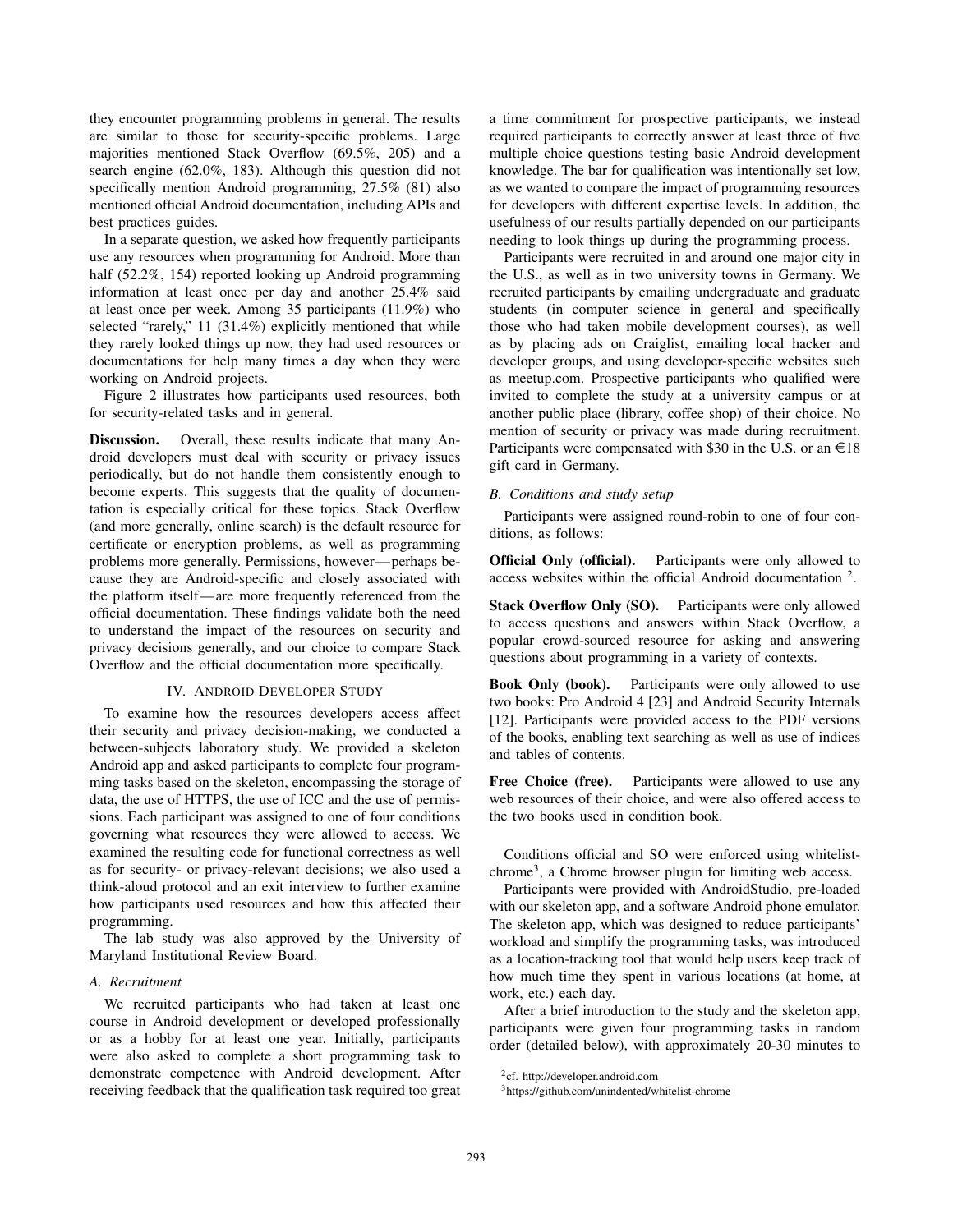complete each. (The first task was allowed to run longer as participants became acquainted with the skeleton app.) While the short time limit impeded some participants' performance, it also simulated the pressure of writing code on tight deadlines that many app developers face.

Security and privacy were not mentioned during the introduction to the study and skeleton app or in the directions for each task (the HTTPS task and password task do inherently imply some reference to security). We deliberately minimized security priming to account for the fact that security and privacy are generally secondary tasks compared to basic app functionality [2], [10], [18], [19]. Instead, we focus on whether developers – who in real-world scenarios may or may not be explicitly considering security – find and implement secure approaches. This is in line with prior studies examining security and privacy decisionmaking by developers, such as one by Jain and Lindqvist [21].

# *C. The Tasks*

Each participant was assigned the same four tasks, but in a random order. We took care to implement baseline functionality so that the tasks could be done in any order and so that remaining tasks would still work, even if a previous task had not been successfully completed.

Drawing on related work (as discussed in Section II), we selected four general areas that typically result in security or privacy errors on Android: (1) Mistakes in TLS and cryptographic API handling; (2) storing sensitive user data insecurely, such that it can be accessed by other (unauthorized) apps; (3) using inter-component communications (ICC) in a way that violates least privilege principles; and (4) requesting unneeded permissions. We designed four tasks, detailed below, to exercise these areas respectively.

Secure Networking Task. This task addressed correct usage of HTTPS and TLS in the presence of X.509 certificate errors. The skeleton app connected to a website via HTTP; participants were asked to convert the connection to HTTPS. This required making a minor adjustment to the connection object. More interestingly, we created a certificate for secure.locationtracker.org (a server we configured specifically for this study), but the participant was requested to connect to locationtracker.org, and a matching DNS entry for secure.locationtracker.org did not exist. As a result, participants received a HostnameVerifier exception indicating the certificate name and domain were mismatched. Secure solutions would include creating a custom HostnameVerifier to handle this case or pinning the certificate (although we expected pinning to be too time-consuming for most participants to implement in the study)  $4$ . We also accepted a participant arguing that the location tracker app should obtain a correct X.509 certificate rather than working around the problem as a secure solution. Insecure solutions that allow a connection to be established include using a HostnameVerifier that accepts all hostnames, or simply accepting all certificates without validation.

ICC Task. This task addressed secure inter-component communication. Participants were asked to modify a service within the skeleton app, in order to make the service callable by other apps. However, participants were asked to limit this access to apps created by the same developer. To accomplish this, participants needed to modify the Android Manifest. An insecure solution would expose the service to be called by any app; this could happen by setting the flag android:exported to true or by declaring intent filters, which set the exported flag to true by default. A secure solution for this task is to define an own permission with protection level 'signature' or 'signatureOrSystem' and assign it as required for the service. A second possible secure solution is to use a sharedUserId among all apps from the same developer, which allows the apps to share resources.

Secure Storage Task. This task focused on secure storage of the user's login ID and password for the remote server. The skeleton app contained empty store and load functions for the participant to fill in; the directions asked the participant to store the credentials persistently and locally on the device. A secure solution would be to limit access only to this app, for example using Android's shared preferences API in private mode. An insecure solution would make the data accessible to third parties, for example by storing it world-readable on the SD card.

Least Permissions Task. In this task, participants were asked to add functionality to dial a hard-coded customer support telephone number. The skeleton app contained a nonfunctional call button, to which the dialing functionality was to be applied. To solve this problem, the participant needed to use an intent to open the phone's dialing app. One option is to use the ACTION\_DIAL intent, which requires no permissions; it opens the phone's dialer with a preset number but requires the user to actively initiate the call. Another option is to use the ACTION\_CALL intent, which initiates the call automatically but requires the CALL\_PHONE permission. We consider the second solution less appropriate because it requires unnecessary permissions, violating the principle of least privilege.

#### *D. Exit Interview*

After completing each task (or running out of time), participants were given a short exit interview about their experience. Using a five-point Likert scale, we asked whether each task was fun, difficult, and whether the participant was confident they got the right answer. We also asked whether the documentation and resources participants had access to were easy to use, helpful, and correct. We asked free-response questions about whether the participant had used that documentation source before and how they felt the documentation restriction (where applicable) and time crunch affected their performance. We also asked whether and how participants had considered security or privacy during each task. Finally, we asked a series

<sup>4</sup>Implementing it correctly requires inspecting the server's certificate and using a third-party tool such as the OpenSSL command-line client to generate the pinning information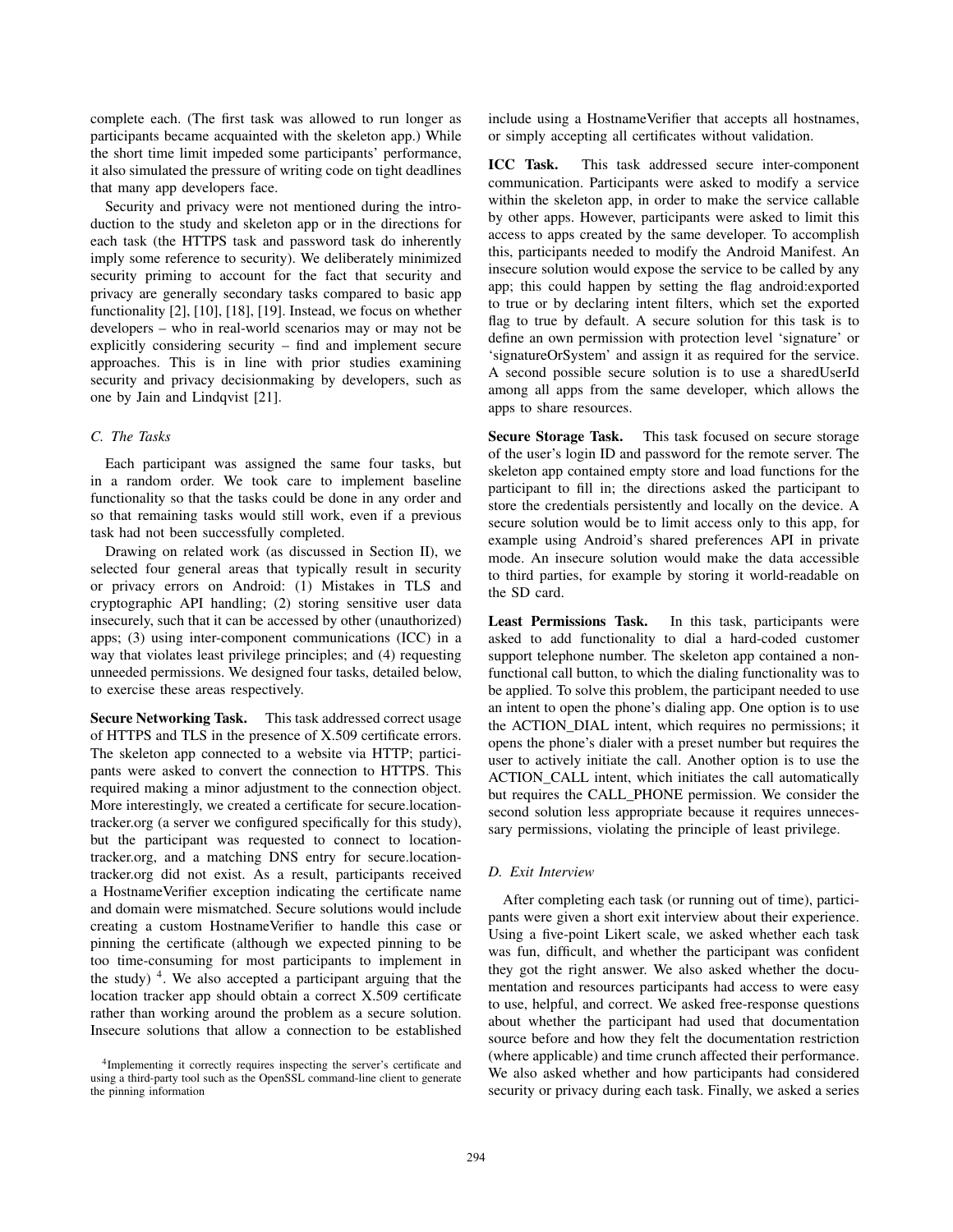of demographic and programming-experience questions that matched those in our initial developer survey (see Section III).

# *E. Data Collection and Analysis*

In addition to each participant's code, think-aloud responses, and exit interview responses, we collected browser activity during the session (for participants in all but the book condition) using the History Export<sup>5</sup> extension for Chrome, which stores all visited URLs in a JSON file.

Scoring the Programming Tasks. For each programming task, we assigned the participant a *functionality* score of 1 (if the participant's code compiled and completed the assigned task) or 0 (if not). To provide a security score for each task, we considered only those participants who had functional solutions to that task. We manually coded each participant's code to one of several possible strategies for solving the task, each of which was then labeled secure or insecure. Based on these categories, each participant who completed a task was assigned a security score of 0 (insecure approach) or 1 (secure approach) for that task. Manual coding was done by two independent coders, who then met to review the assigned codes and resolve any mismatches. All conflicts were resolved by discussions that resulted in agreement. Example secure and insecure approaches for each task are detailed in Table I.

Prior to the conducting the lab study, we verified that functional and secure solutions for each task, such as those described in Table I, were available in each of the official Android documentation, Stack Overflow, and the selected books. This ensured that it was possible (if not necessarily easy) for participants in all conditions to locate a correct and secure answer.

Statistical Methods. For ordinal and numeric data, we used the non-parametric Kruskal-Wallis test to compare multiple samples and Wilcoxon Signed-Rank test to compare two samples. For categorical data, we used Fisher's Exact test. In cases of multiple testing, we report tests as significant if the p-values are significant after applying the Bon Ferroni-Holm correction. To examine correlation between two sets of binary outcomes, we the use Cohen's  $\kappa$  measure of inter-rater reliability.

To examine functional correctness and security across tasks and conditions, while accounting for multiple tasks per participant, we used a cumulative-link (logit) mixed model (CLMM) [45]. As is standard, we include random effects to group each participant's tasks together. For the CLMM, we tested models with and without the participant's status as a professional developer as an explanatory factor, as well as with and without interactions among task, condition, and developer status. In each case, we selected the model with the lowest Akaike information criterion (AIC) [7].

#### V. LAB STUDY RESULTS

In this section, we discuss our lab study results in terms of functional correctness, security, and participants' use of

|                            |        | <b>Assigned</b> condition              |                     |
|----------------------------|--------|----------------------------------------|---------------------|
| Official: 13               | SO: 13 | <b>Book: 14</b>                        | Free: $14$          |
|                            |        | <b>Location of Study</b>               |                     |
| United States: 12 (22.2%)  |        |                                        | Germany: 42 (77.8%) |
|                            |        | Gender                                 |                     |
| Male: $46(85.2\%)$         |        |                                        | Female: 8 (14.8%)   |
|                            |        | <b>Country of Origin</b>               |                     |
| United States: $6(11.1\%)$ |        |                                        | Germany: 28 (51.9%) |
| India: $5(9.3\%)$          |        |                                        | Others: 15 (27.8%)  |
|                            |        | <b>Professional Android Experience</b> |                     |
| Yes: $14$                  |        |                                        | No: 40              |
|                            |        | Ages                                   |                     |
| mean $= 26.0$              |        | median $= 25$                          | $sd = 47$           |
|                            |        | TABLE II                               |                     |

PARTICIPANT DEMOGRAPHICS.

their assigned resources. We find that while Stack Overflow is easier to use and results in more functional correctness, it also results in less security than the less accessible official API documentation.

#### *A. Participants*

A total of 56 people participated in our lab study (13 in the U.S. and 43 in Germany). Two participants (one from the U.S. and one from Germany) were removed, one due to an error assigning the condition and one because of their refusal to work on the tasks. We report results for the remaining 54.

Our participants were aged between 18 and 40 (mean = 26, sd = 4.70),  $85.2\%$  were male (46 participants), and most of them (88.9%, 48) were students. Several were part-time students and part-time professional developers. More than half of participants said they grew up in Germany (51.9%, 28). The next most popular countries of origin were the U.S. (11.1%, 6) and India (9.3%, 5). Table II shows demographic information for the participants recruited in each country. Using Fisher's exact test, we did not find differences in gender ( $p = 0.400$ ), occupation ( $p = 1.00$ ) or country of origin ( $p = 0.81$ ) between the randomly assigned conditions. Using the Kruskal-Wallis test, we could not find a difference in ages across the randomly assigned conditions ( $X^2 = 2.22$ ,  $p = 0.528$ ). Both in the U.S. and in Germany, participants were distributed evenly across the four conditions.

Every lab study participant but one (98.1%) had been programming in general for more than two years; 51.9% (28) had been specifically developing Android apps for more than two years. About half of the participants (53.7%, 29) had developed between two and five Android apps, and 18.5% (10) had developed 10 or more apps. Most participants (85.2%, 46) were not developing Android apps as their primary job, but eight participants were employed as Android app programmers. Using the Kruskal-Wallis test, we did not find a difference in years of Android experience or in number of apps developed across the randomly assigned conditions  $(X^2 = 5.06, 4.46$  and  $p = 0.409, 0.485$  respectively). As shown in Figure 3, our lab-study participants had roughly similar experience to the developers in our online survey.

<sup>5</sup>https://chrome.google.com/webstore/detail/history-

export/lpmoaclacdaofhlijejogfldmgkdlglj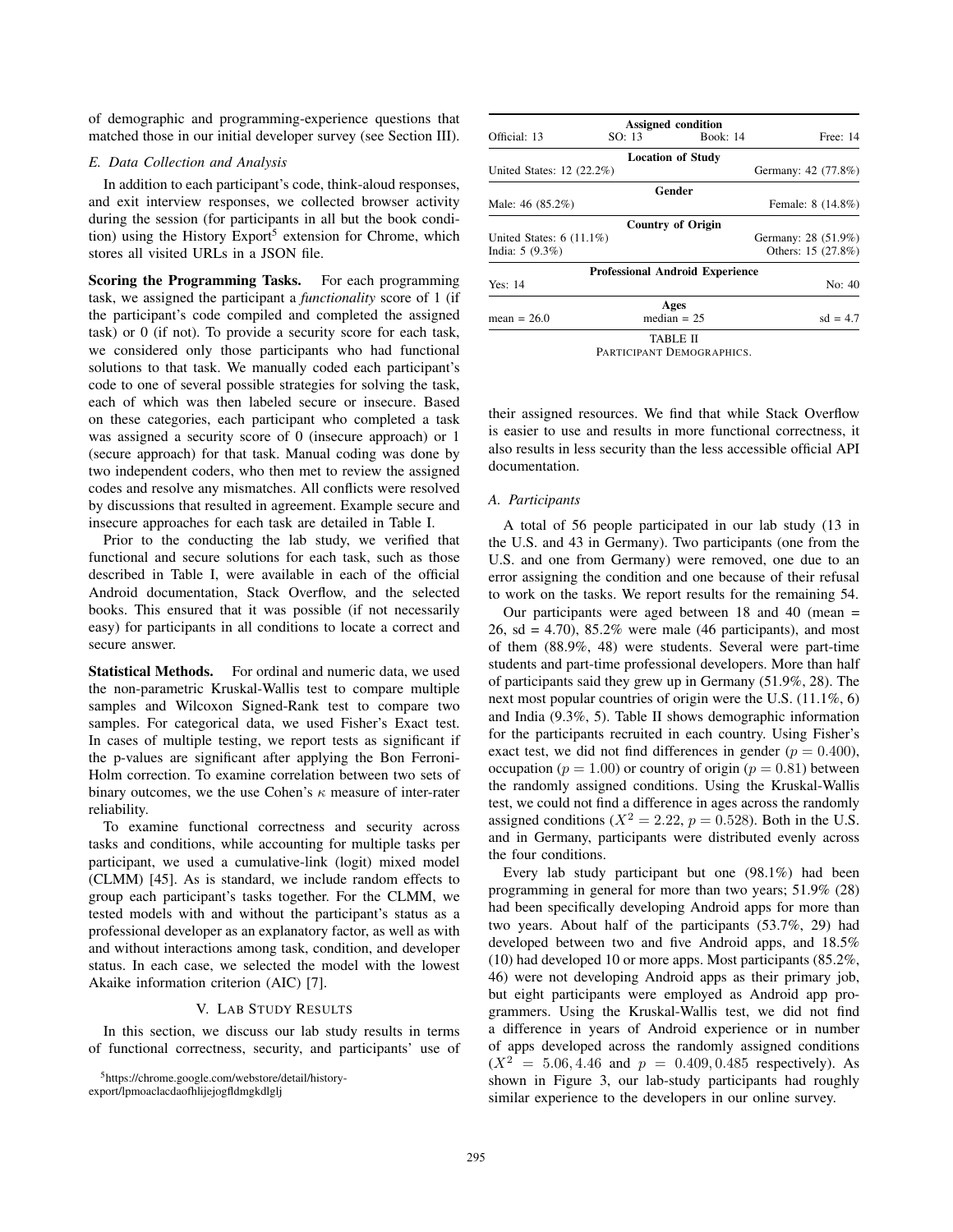|                                                                            |                 | <b>LABLE 1</b>                                     |                                                                                     |                |
|----------------------------------------------------------------------------|-----------------|----------------------------------------------------|-------------------------------------------------------------------------------------|----------------|
|                                                                            |                 |                                                    | 0<br>$=$ we rated this solution as secure, $O =$ we rated this solution as insecure |                |
| questing the call_phone permission<br>is rated insecure.                   | O               | android:name='android.permission.CALL_F<br>HONE,   |                                                                                     |                |
| However, using action_call and re-                                         | O               | Intent.ACTION_CALL                                 | Permis- new Intent (action, uri)                                                    | sions<br>Least |
| Using action_dial is rated secure.                                         |                 | Intent.ACTION_DIAL                                 |                                                                                     |                |
|                                                                            | O               | Context.MODE_WORLD_WRITABLE                        |                                                                                     |                |
|                                                                            | O               | Context.MODE_MORLD_READABLE                        | Context.openOrCreateDatabase(name, mode,)                                           |                |
|                                                                            |                 | Context.MODE_PRIVATE                               |                                                                                     |                |
|                                                                            | O               | Context.MODE_WORLD_WRITABLE                        |                                                                                     |                |
| cure. Implementations that store in-<br>formation locally are rated secure | O               | Context.MODE_WORLD_READABLE                        | Activity.getPreferences(mode)                                                       |                |
| nally accessible way are rated inse-                                       |                 | Context.MODE_PRIVATE                               |                                                                                     |                |
| vice's SD card. Implementations<br>that store information in an exter-     | O               | Context.MODE_WORLD_WRITABLE                        |                                                                                     |                |
| data locally or externally on a de-                                        | O               | Context.MODE_WORLD_READABLE                        | Context.getSharedPreferences(name, mode)                                            |                |
| API can be used to either store                                            |                 | Context.MODE_PRIVATE                               |                                                                                     |                |
| apps can access it. The file-system<br>used to store data such that other  |                 |                                                    | PreferenceManager.getSharedPreferences(context)                                     |                |
| However, both backends can be                                              |                 |                                                    | Secure Storage PreferenceManager.getDefaultSharedPreferences()                      |                |
| databases and shared preferences.<br>fault implementation for SQLite       | O               | Context.MODE_WORLD_WRITABLE                        |                                                                                     |                |
| local<br>to an app; this is the de-                                        | $\circ$         | Context.MODE_WORLD_READABLE                        | Context.getDir(name, mode)                                                          |                |
| mentations.<br>tions store information in an area<br>Secure implementa-    |                 | Context.MODE_PRIVATE                               |                                                                                     |                |
| have secure and insecure imple-                                            | O               | Context.MODE_WORLD_WRITABLE                        |                                                                                     |                |
| shared preferences. All three can                                          | $\circ$         | Context.MODE_WORLD_READABLE                        | Context.openFileOutput (name, mode)                                                 |                |
| age<br>the<br>file system, and<br>backends: SQLite databases,<br>Android's |                 | Context.MODE_PRIVATE                               |                                                                                     |                |
| We distinguish three different stor-                                       |                 |                                                    | Context.getCacheDir()                                                               |                |
|                                                                            |                 | $\mathbb I$                                        | Context.getFilesDir()                                                               |                |
|                                                                            | O               | 1                                                  | Context.getExternalFilesDir(type)                                                   |                |
|                                                                            | O               |                                                    | Environment.getExternalStoragePublicDirectory(type)                                 |                |
| as secure.                                                                 |                 | android: protectionLevel=signatureOrSyst<br>⊕<br>W |                                                                                     |                |
| protected with a signature or signa-<br>tureOrSystem permission are rated  |                 | android: protectionLevel=signature                 |                                                                                     |                |
| sion is rated as insecure. Services                                        | O               | android: permission                                | <service><!--</td--><td>ΓC</td></service>                                           | ΓC             |
| set to true, uses intent filters, or<br>uses a normal or dangerous permis- | O               |                                                    |                                                                                     |                |
| A service that has the exported flag                                       | $\circ$         | android:exported=true                              |                                                                                     |                |
| are rated insecure.                                                        | 0               | e.g. host.equals("secure.foo.com")                 | session)                                                                            |                |
| a secure solution. Hostname ver-<br>ifiers which accept all hostnames      | O               | return true                                        | org. apache.http.conn.ssl.X509HostnameVerifier.verify(host,                         | Networking     |
| correct domain check is rated as                                           |                 | e.g. host.equals("secure.foo.com")                 | javax.net.ssl.HostnameVerifier.verify(host, session)                                | Secure         |
| A custom hostname verifier with a                                          | С               | return true                                        |                                                                                     |                |
| Explanation                                                                | Security Rating | Details                                            | ИÞІ                                                                                 | Task           |

TASK RELATED API CALLS AND THEIR PARAMETERS.WITH **W** SECURITY RATING PARAMETERS HELP CLASSIFY WHETHER A SOLUTION IS SECURE.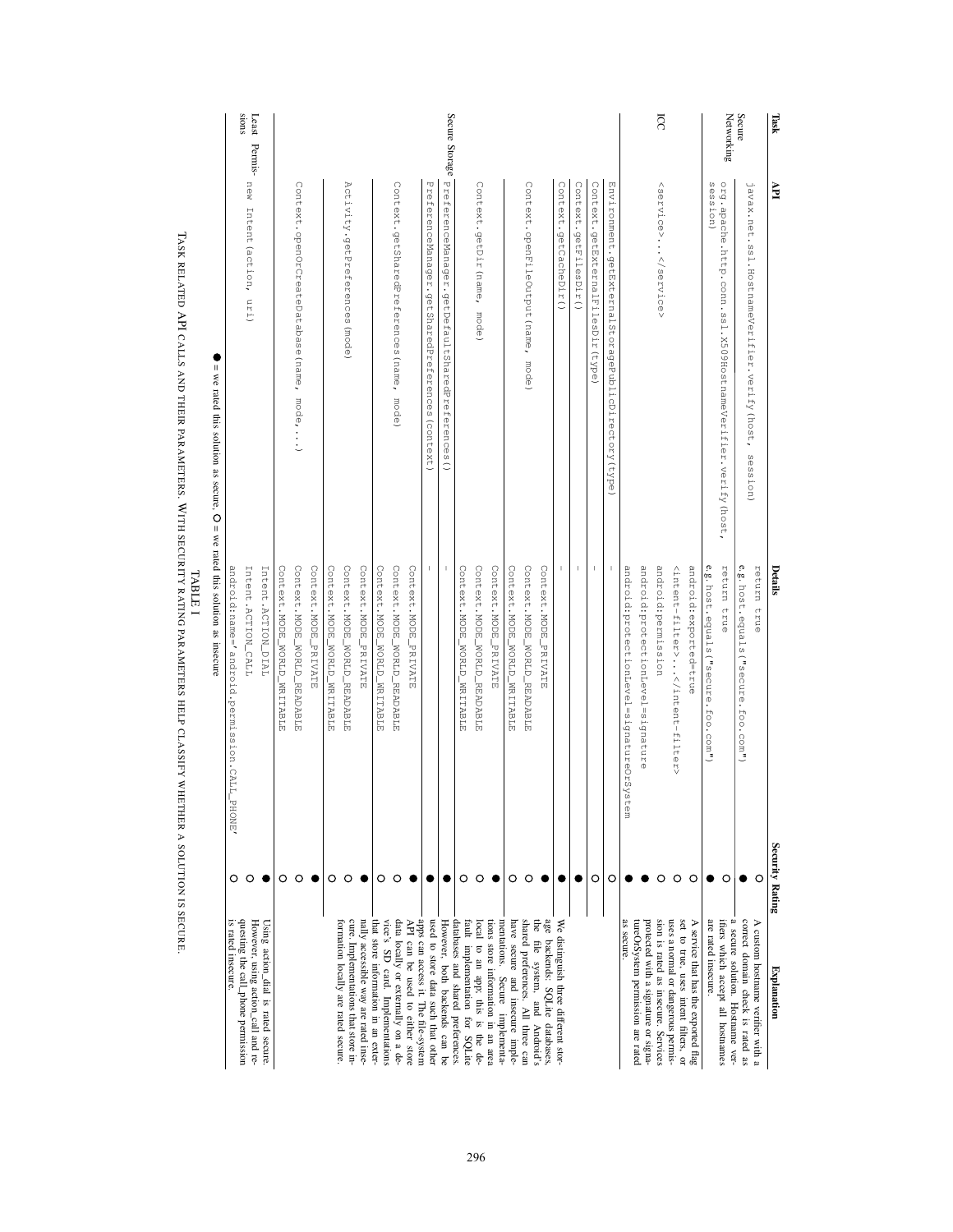

Fig. 3. Comparison of programming experience for participants in our online survey and lab study.

We also asked how participants learned to program (multiple answers allowed). Almost all (83.3%, 45/54) said they were at least partially self-taught, and 79.6% (43) had formally studied programming at the undergraduate or graduate level. More than half (63.0%, 34) had taken at least one security class, and slightly fewer than half (46.3%, 25) had taken a class in Android programming. Overall, our lab study participants had notably more education than the developers in our online survey.

## *B. Functional Correctness Results*

Our results demonstrate that the assigned resource condition had a notable impact on participants' ability to complete the tasks functionally correctly; SO and book participants performed best, and official participants performed worst. SO participants solved 67.3% (35/52) of tasks correctly, compared to 66.1% (37/56) for book, 51.8% (29/56) for free, and 40.4% (21) for official. Figure 4 (top) provides more detail on the breakdown of correctness across tasks and conditions. The CLMM model (see Table III) indicates that when controlling for task type, professional status, and multiple tasks per participant, participants in official were significantly less likely than baseline SO participants to functionally complete tasks.

| Factor            | Coef.    | Exp(coef) | SЕ    | $p$ -value |
|-------------------|----------|-----------|-------|------------|
| free              | $-1.054$ | 0.349     | 0.613 | 0.085      |
| official          | $-1.535$ | 0.215     | 0.634 | $0.015*$   |
| book              | $-0.142$ | 0.868     | 0.602 | 0.814      |
| <b>ICC</b>        | 0.795    | 2.215     | 0.455 | 0.081      |
| secure storage    | 1.280    | 3.597     | 0.468 | $0.006*$   |
| least permissions | 3.299    | 27.092    | 0.632 | $< 0.001*$ |
| professional      | 1.004    | 2.728     | 0.501 | $0.045*$   |

TABLE III CLMM REGRESSION TABLE FOR FUNCTIONAL CORRECTNESS. THE NON-INTERACTION MODEL INCLUDING PROFESSIONAL STATUS WAS SELECTED. NON-SIGNIFICANT VALUES ARE GREYED OUT; SIGNIFICANT VALUES ARE INDICATED WITH AN ASTERISK. THE BASELINE FOR CONDITION IS SO, AND THE BASELINE FOR TASK IS SECURE **NETWORKING** 

Participants' perceptions of the tasks only partially dovetailed with these results. We asked participants, on a 5-point Likert scale, whether they were confident they had gotten the



Fig. 4. Top: Percentage of participants who produced functionally correct solutions, by task and condition. Bottom: Percentage of participants whose functionally correct solutions were scored as secure, by task and condition.

right answer for each task.<sup>6</sup> Participants in condition free were most confident: They agreed or strongly agreed they were confident for 55.4% of tasks. Participants in each of the other three conditions were confident for slightly fewer than half of tasks: 47.3% in book and 46.2% in both SO and official. Figure 5 illustrates these results.



Fig. 5. Participants' confidence in their tasks' correctness, by condition, on a 1-5 Likert scale (1 = Strongly disagree,  $5$  = Strongly agree).

Using Cohen's  $\kappa$ , we examined whether participants' selfreported confidence in their tasks' correctness (binned as strongly agree/agree and strongly disagree/disagree/neutral) matched with our functional correctness result. We found  $\kappa = 0.55$ , indicating that participants were assessing their functional correctness only somewhat effectively.

Correctness per Task. Observed correctness varied strongly among the four tasks, as shown in Figure 4 (top). In the least permissions task, 87.0% (47) of participants produced

6One book participant's confidence answer for the least permissions task was inadvertently not recorded; we exclude that participant from confidence analyses only.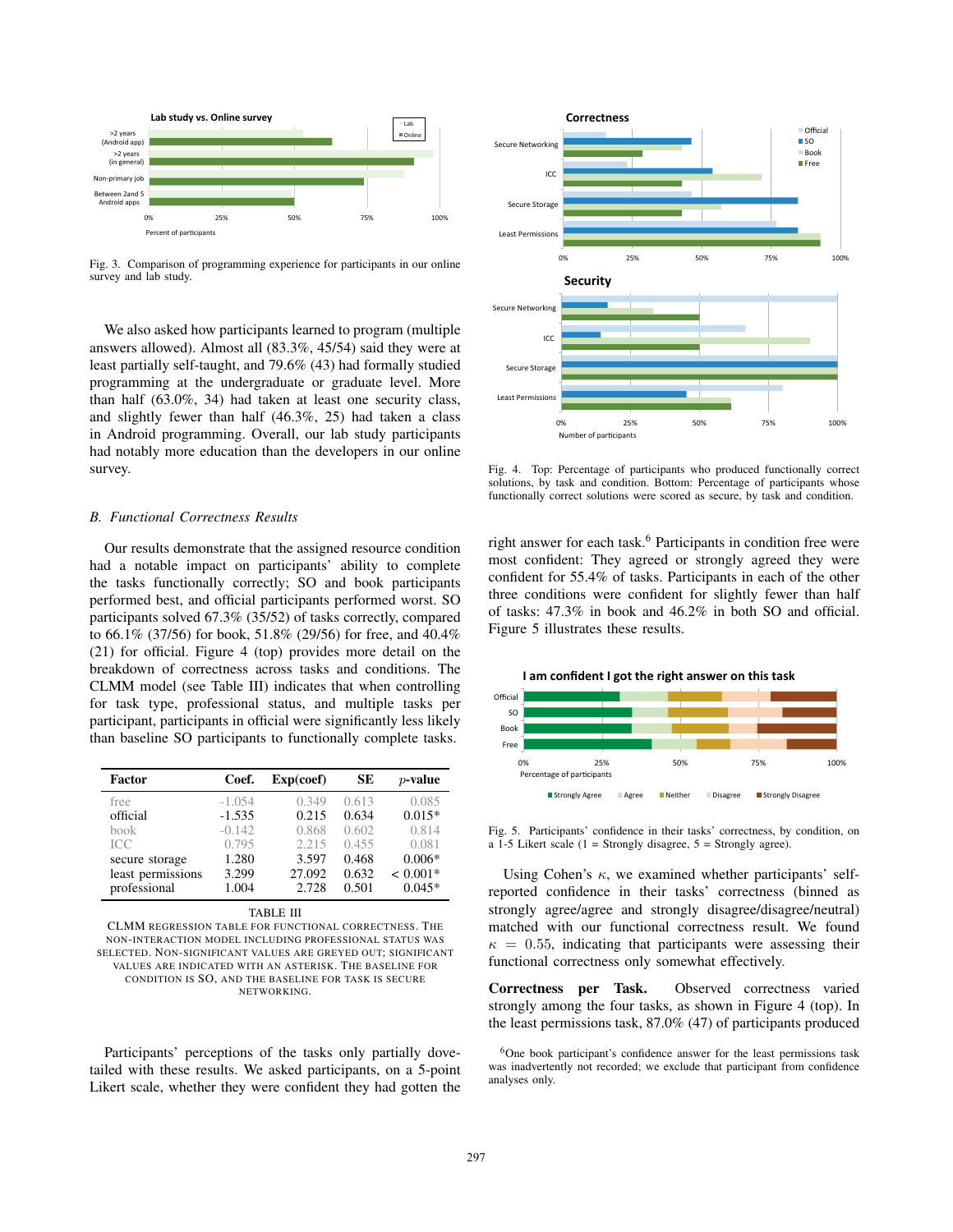a functional solution; in the secure networking task only 33.3% (18) did. These results were mirrored in self-reported confidence: 81.1% of participants were confident about the least permissions task, compared to 53.7% for secure storage, 40.7% for ICC, and only 20.1% for secure networking. The CLMM analysis (Table III) indicates that both the secure storage and least permissions tasks were significantly more likely to be functionally correct than the baseline secure networking task.

## *C. Security Results*

Our results suggest that choice of resources has the opposite effect on security than it did on functionality: SO participants performed worst on this metric. As described in Section IV-E, we scored tasks that had been solved correctly for security, privacy, and adherence to least-privilege principles. In the SO condition, only 51.4% (18/35) of functional solutions were graded as secure, compared to 65.5% (19/29) for free, 73.0% (27/37) for book, and 85.7% (18/21) for official. Figure 4 (bottom) illustrates these results. Using a CLMM that includes only tasks that were graded as functionally correct (Table IV), we find that both official and book produce significantly more secure results than . The difference between and free, in which many participants elected to use Stack Overflow for most of their tasks (see Section V-D), was not significant.

| Factor            | Coef. | Exp(coef) | SЕ    | $p$ -value |
|-------------------|-------|-----------|-------|------------|
| free              | 1.112 | 3.040     | 0.623 | 0.074      |
| official          | 2.218 | 9.184     | 0.796 | $0.005*$   |
| book              | 1.539 | 4.660     | 0.604 | $0.011*$   |
| TCC.              | 0.763 | 2.144     | 0.666 | 0.252      |
| least permissions | 0.856 | 2.353     | 0.609 | 0.160      |

TABLE IV

CLMM REGRESSION TABLE FOR SECURITY. ONLY TASKS GRADED AS FUNCTIONALLY CORRECT ARE INCLUDED IN THE MODEL. THE NON-INTERACTION MODEL WITHOUT PROFESSIONAL STATUS WAS SELECTED. NON-SIGNIFICANT VALUES ARE GREYED OUT; SIGNIFICANT VALUES ARE INDICATED WITH AN ASTERISK. THE BASELINE FOR CONDITION IS SO, AND THE BASELINE FOR TASK IS SECURE NETWORKING.

Security per Task. As with correctness, security results differed noticeably among tasks. For example, every participant who produced a functional solution to the storage task (31) produced a secure solution. On the other hand, only 38.9% (7/18) of participants who produced a functional solution to the networking task were scored as secure. This discrepancy is illustrated in Figure 4 (bottom). Our CLMM results (Table IV) indicate that neither the ICC nor least permissions task was significantly different from the networking task. Because all functional solutions to the storage task were graded as secure regardless of condition, the regression coefficient for that task approaches infinity, and the results of the model estimates for that task are not interpretable. We omit it from the table.

Considering Security while Programming. We were also interested in the extent to which participants thought about security while solving each task. We measured this in two ways. First, we considered the participants' think-aloud comments for each task, classifying them as having either explicitly mentioned security; mentioned security but later decided to ignore it for the task at hand; or not mentioned security at all. These classifications were independently coded by two coders who then reached agreement, as discussed in Section IV-E. We refer to this as *observed* security thinking. Second, we asked participants during the exit interview to self-report for each task whether or not they had considered security, as a yes/no question. We refer to this metric as *self-reported* security thinking. For both metrics, we considered all tasks, not just those that participants completed correctly.

In the observed metric, most participants did not mention security at all (79.2% of all tasks, 171). In the storage task, 16 participants (29.6%) mentioned security and all stuck with it; in the networking task 20 mentioned security (37.0%) but nine later abandoned it. In contrast, only five and four participants ever mentioned security or privacy in the least permissions and ICC tasks, respectively. Common reasons for abandoning security included that finding a secure solution proved too difficult, that the task was for a study rather than real, and that the participant was running short of time.

In the self-reported metric, more participants reported considering security: 60.2% of all tasks (130). Using this metric, security was most frequently considered for secure networking  $(79.6\%)$ , followed by ICC  $(70.4\%)$  and secure storage  $(68.5\%)$ . Only 22.2% of participants reported considering security for the least permissions task. The higher rate of security thinking using this metric is most likely attributable to the participants being prompted.

To compare conditions, we assign each participant a separate score for each metric, corresponding to the number of tasks in which the participant considered security. In both metrics the average scores were highest in book (0.93, 2.86) and lowest in SO (0.69, 1.92), but neither difference was significant (Kruskal-Wallis, observed:  $X^2 = 0.507$ ,  $p = 0.917$ , self-report:  $X^2 = 4.728$ ,  $p = 0.192$ ).

Comparing Professionals and Non-Professionals. Although the relatively small sample of professionals we were able to recruit makes comprehensive comparisons difficult, we examined differences in correctness and security between these two groups. For purpose of this analysis, we categorize 14 participants as professionals, including those who are currently or recently had been professional developers. The non-professional participants are primarily university students. The professionals were randomly distributed across conditions: five in free, three in SO, two in official and four in book.

Overall, professionals were slightly more likely to produce a functional solution, with a median three functionally correct tasks (mean  $= 2.79$ , sd  $= 0.70$ ) compared to two functionally correct tasks (mean  $= 2.08$ , sd  $= 1.23$ ) for non-professionals. We observed essentially no difference in security results: professionals' solutions were median 66.7% secure (mean = 69.0%, sd = 0.20), compared to 66.7% for non-professionals (mean =  $66.2\%$ , sd = 0.36). These observations fit with the CLMM results: professional status predicts a small but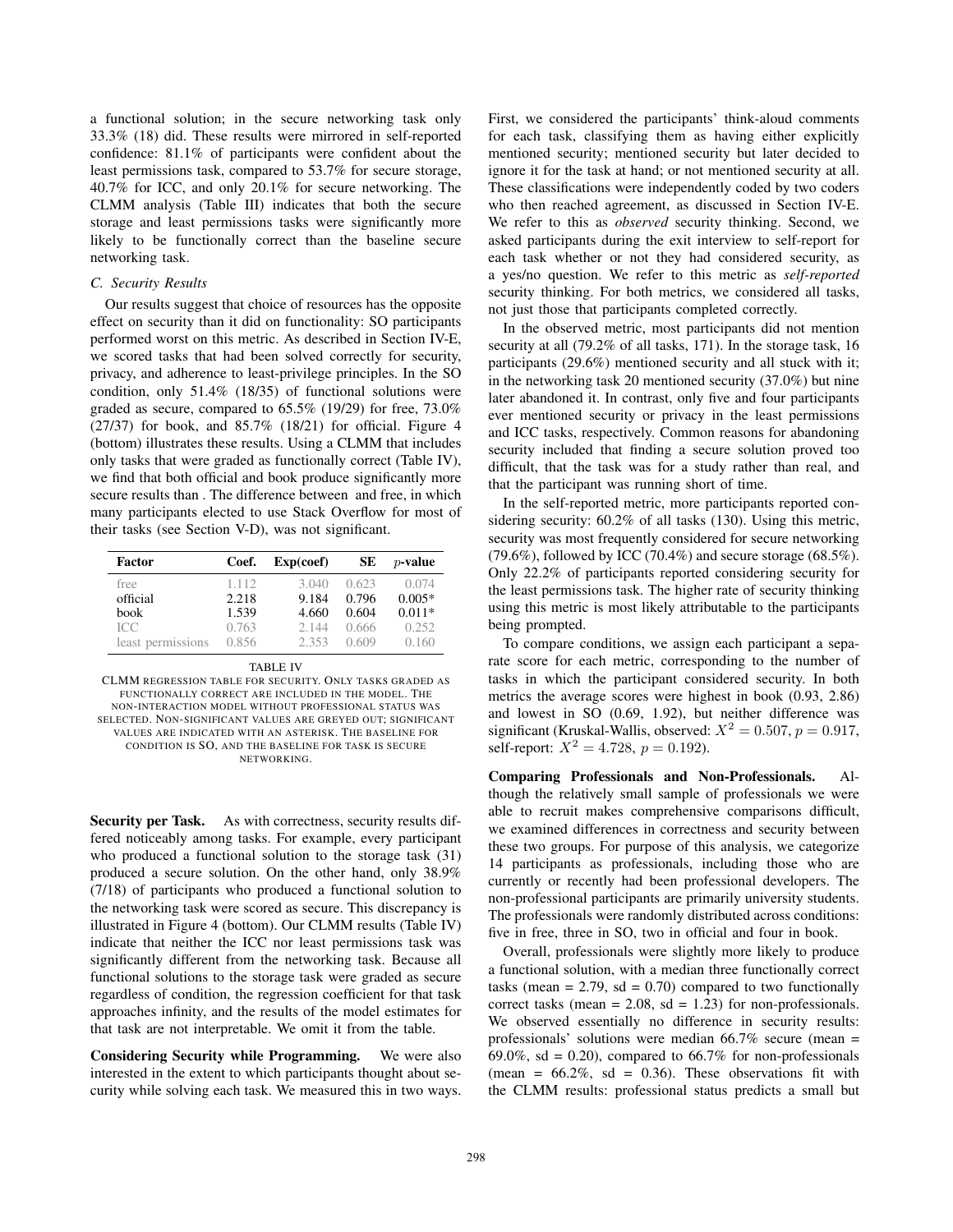significant increase in functional correctness, but professional status is excluded from the best-fitting security model.

# *D. Use of Resources*

During the tasks, we collected the search terms used and pages visited by all participants in non-book conditions. In addition, during the exit interview, we asked participants several questions about the resources they were assigned to use. In this section, we analyze participants' search and lookup behavior as well as their self-reported opinions.

## Lookup Behavior Across Conditions.

We define "search queries" as submitting a search string to a search engine or to the search boxes provided by Stack Overflow and the official Android documentation. Participants in the SO condition made on average 22.8 queries across the four tasks, compared to 14.5 for the official condition. Participants in free were closer to SO than official, with an average of 21.1 queries. We also observed that participants in the official, free and SO conditions visited on average 35.4, 36.1, and 53.2 unique web pages across the four tasks. We offer two hypotheses for these results, based on on our qualitative observations: First, official participants were more likely to scroll through a table of contents or index and click topics that seemed relevant (as opposed to doing a keyword search) than those in other conditions, presumably because the official documentation is more structured. Second and perhaps more importantly, SO participants seemed to be more likely to visit pages that turned out to be unhelpful and restart their searches.

Participants in the free condition were given their choice of Internet resources to help them solve the programming tasks. Every free participant started every attempt to get help with a Google search. Undoubtedly this was partially influenced by Chrome using Google as the default start page as well as automatically using Google search for terms entered in the URL bar, but the complete unanimity (along with results from the online survey) suggests that many or most attempts would have started there anyway. From within their Google results, every participant selected at least one page within the official Android API documentation, and all but one visited Stack Overflow as well. A few visited blogs, and one visited an online book. These results are consistent with the online survey results reported in Section III. In terms of frequency, official documentation was most popular, representing between 50 and 85% of non-google-search pages for all participants except one outlier who visited it 98% of the time. Most participants visited Stack Overflow for between 10 and 40% of their pages, with outliers at 0 and 2.4% as well as 50%. While participants in the group visited more official documentation pages than pages at Stack Overflow, their functionality and security results more closely resemble the group than the official group. This may be partially explained by a behavior pattern that we observed several times in the free condition: participants spent some time reading through the official documentation, but as the time limit approached used content (often a copied and pasted code snippet) from Stack Overflow.

Search Query Selection. We also examined the search query text chosen by participants. Queries were normalized for capitalization and spacing, and any queries within one string edit of each other were consolidated (to account for plurals and typos). Because few participants exactly duplicated one another's queries, in order to discern trends, one researcher manually coded similar terms into categories. For example, "restrict access developers," "restrict app access for same developer," and "restrict apps same developer" were categorized together. For the secure networking task, the most common queries involved hostname exceptions and HTTPS, together with just a few searches for certificates, certificate errors, and hostname verifiers. For the ICC task, the most popular searches included manifest, permissions, services, external access, and restricting access. A few more knowledgeable participants searched for intent filters, user IDs, and signatures. For secure storage, the most popular choices included storage, persistent storage, and shared preferences; for least permissions participants most frequently searched for call and phone call, with a few searching for dial. Only four participants searched for "secure" or "security," including two in free and one each in SO and official.

Participants' Opinions about Information Sources. We asked our non-free participants whether they had previously used their assigned resource. All 14 SO participants had previously used Stack Overflow, and most (10/13) official participants had used the official documentation. However, only six of 14 book participants had used books. We also asked participants to rate, on a five-point Likert scale, the extent to which the resources they used were easy to use, helpful, and correct. Results are shown in Figure 6. As might be expected, participants found free choice easiest to use and books least easy; in contrast, they were most likely to consider books and the official documentation to be correct.

We also asked about the effect of participants' assigned resource on their performance. In every non-free condition, the large majority (official: 92.3% (12/13); book: 92.9% (13/14); SO: 78.6% (11/14)) said they would have performed better on the tasks if they had been allowed to use different resources. In particular, official and book participants said they would have liked to access Stack Overflow or search engines such as Google, so that they could search for their specific problems rather than reading background information. One book user mentioned the "danger that books could be outdated." On the other hand, many SO participants said they would have liked to access the official documentation to read up on background information for their problems.

Time constraints were also a concern for our participants. Most (61.1%, 33) said they would probably have performed better had they been given more time, while nine (16.7%) mentioned (unprompted) that more time would have allowed them to make their solutions more secure. One participant in official, for example, said that "Twenty minutes is very limited to consider security." The remaining 38.9% said more time would not have helped, either because they solved the tasks to their satisfaction, or because they believed the resource they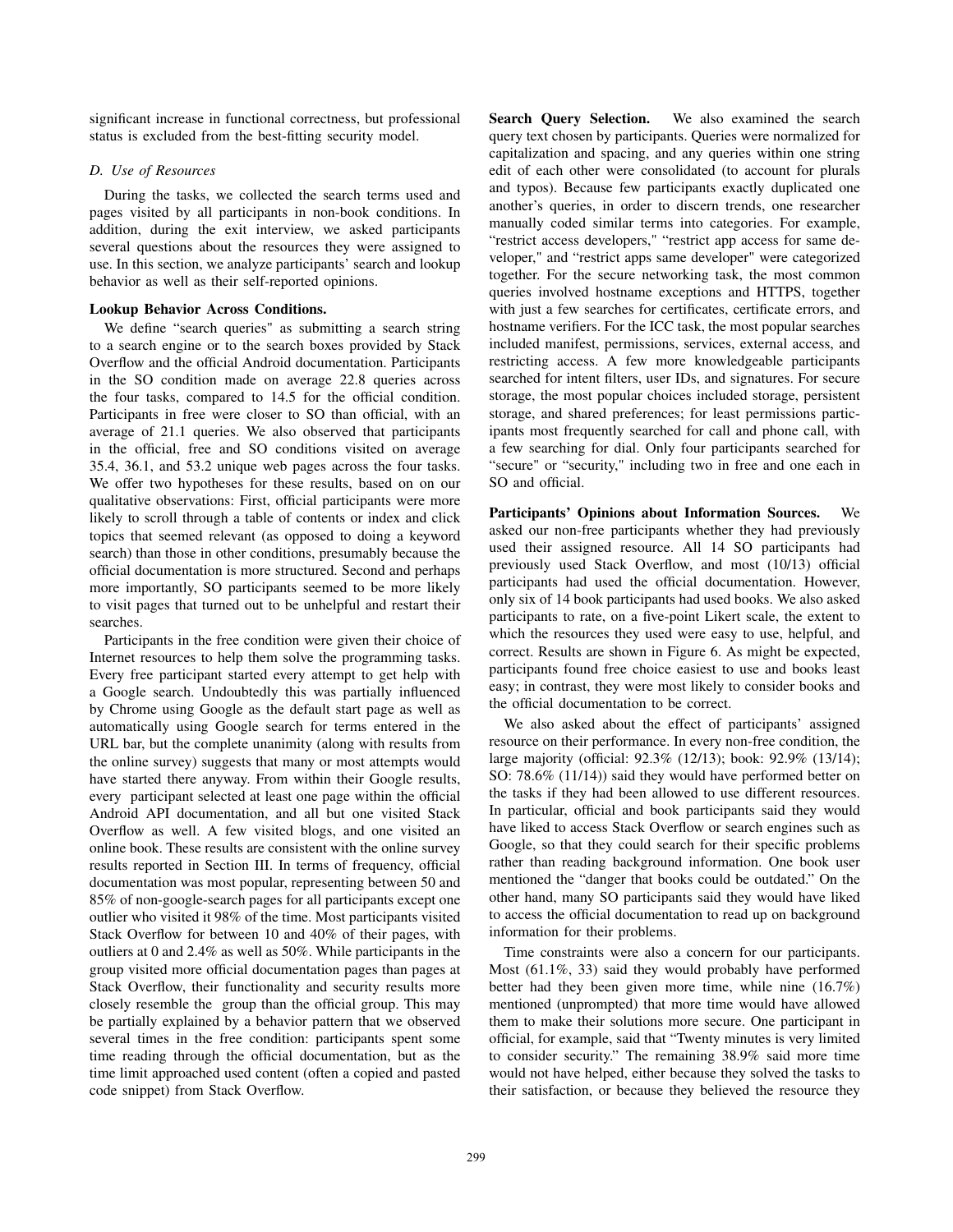

Fig. 6. Participants' agreement (on a five-point Likert scale) with the statements that the resources they used were easy to use, helpful, and correct, by condition.

were using did not allow them to find a (better) solution.

#### VI. QUALITY OF STACK OVERFLOW RESPONSES

To better contextualize the performance of the participants – in both, the SO and free condition –, we examined in detail all Stack Overflow pages (threads) visited by our participants during the programming tasks. In particular, we were curious about whether these pages contained secure and/or insecure examples and code snippets, and whether the security implications were explained. As might be expected, we found many discouraging instances of insecure examples and few discussions of security implications.

## *A. Classification Methodology*

We rated each thread on five different attributes, described below. All threads were independently coded by two researchers, who then reached consensus on any conflicts.

Task Relevance. We first checked whether the topic of the thread was actually relevant to solving the study task. If it would not help the participant in solving the task, it was flagged as off-topic and not looked at further.

Usefulness. We rated each on-topic thread as useful or not useful, based on how related answers were to the question. Threads with no answers, or no answers that responded to the original question, were rated as not useful. Threads with answers that discussed the question and gave helpful comments, links to other resources, or sample code were rated as useful.

Code Snippets. We examined all answers in each thread for ready-to-use code snippets. We rated a code snippet as readyto-use if it was syntactically correct and a developer could copy and paste it into an app. Each thread in which at least one answer qualified was marked as containing a code snippet. Each code snippet was individually rated as secure or insecure relative to the programming tasks described in Section IV-C.

External Links. Within each thread, we looked for answers containing external links. We classified threads as containing links to GitHub, to other code repositories, to other Stack Overflow threads, or to anywhere else. Additionally, we classified the linked content as either secure or insecure.

Security Implications. We investigated whether any answer in the thread discussed security implications of possible solutions. For example, if two solutions existed and one included an extra permission request, we checked whether any of the answers discussed a violation of the least-privilege principle. If an answer contained a NullHostnameVerifier, we would check if at least one of the answers would advise that verification should not be disabled.

#### *B. Classification Results*

Overall, our participants accessed 139 threads on Stack Overflow. We categorized 41 threads as being on-topic. Table V summarizes the classification results for these 41 threads. Of these, 20 threads contained code snippets. Half of the threads containing code snippets contained only insecure snippets, such as instructions to use NullHostnameVerifiers and Null-TrustManagers, which will accept all certificates regardless of validity. Among these 10 threads containing only insecure code snippets, only three described the security implications of using them. This creates the possibility for developers to simply copy and paste a "functional" solution that voids existing security measures, without realizing the consequences of their actions. More encouragingly, seven of the 10 remaining threads with code snippets contained only secure code snippets.

We next investigated how threads with different properties compared in terms of popularity (measured by total upvotes for the thread). Unsurprisingly, we found that threads with code snippets were more popular than those without  $(W = 319.5,$  $p = 0.00217$ ,  $\alpha = 0.025$ , Wilcoxon-Signed-Rank Test (B-H)). Discouragingly, we found no statistical difference between threads with secure and insecure code snippets  $(W = 73,$  $p = 0.188$ ). On the other hand, threads that discuss security implications are slightly more popular than those that don't  $(W = 239.5, p = 0.0308, \alpha = 0.05$  (B-H)).

Although these results cover only a very small sample of Stack Overflow threads, they provide some insight into why our SO participants had lower security scores than those in the official condition.

#### VII. PROGRAMMING TASK VALIDITY

To provide evidence for the validity of our lab study tasks and results, we examined how the APIs used in our programming tasks (cf. Table I) are used in real-world apps. In particular, we were interested in how frequently these APIs are used in real Google Play apps, as well as whether secure or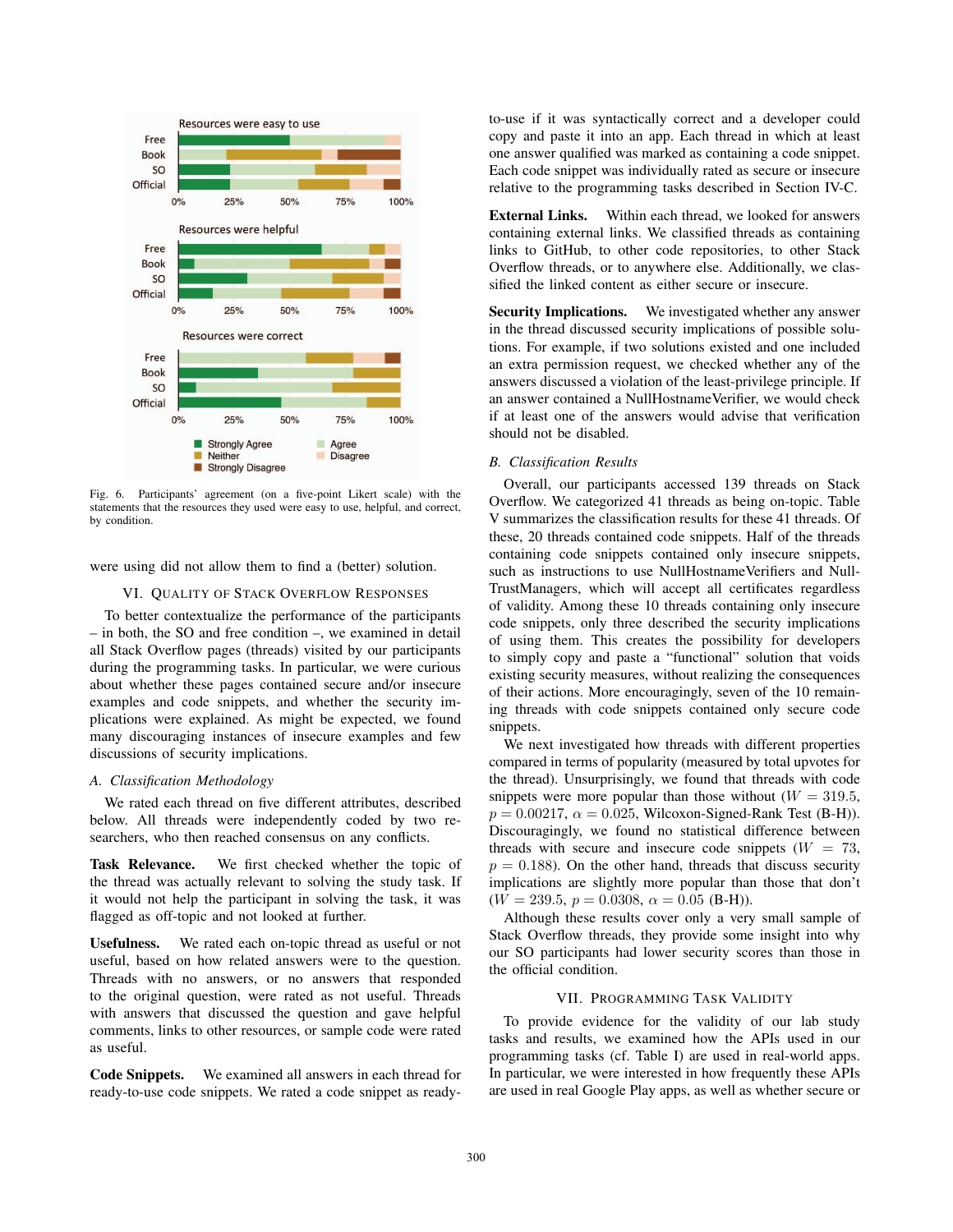| Answers in the thread include                |    | Count      |  |
|----------------------------------------------|----|------------|--|
| Useful answers                               | 35 | $(85.4\%)$ |  |
| Useless answers                              | 6  | $(14.6\%)$ |  |
| Discussion of security implications          | 12 | $(29.3\%)$ |  |
| Working code examples                        | 20 | $(48.8\%)$ |  |
| Only secure code examples                    | 7  | $(17.0\%)$ |  |
| Only insecure code examples                  | 10 | $(24.4\%)$ |  |
| but also discussion of security implications | 3  | $(30.0\%)$ |  |
| Secure links                                 | 23 | $(56.1\%)$ |  |
| Insecure links                               | 6  | $(14.6\%)$ |  |
| Links to GitHub                              | 4  | $(9.8\%)$  |  |
| Links to other code repositories             |    | $(2.4\%)$  |  |
| Links to other Stack Overflow threads        | 4  | $(9.8\%)$  |  |
| Only secure code examples and secure links   | 3  | $(7.3\%)$  |  |

TABLE V

PROPERTIES OF THE 41 ON-TOPIC STACK OVERFLOW THREADS ACCESSED DURING THE LAB STUDY.

| <b>Stack Overflow Threads</b>                               |                                                      |        |       |  |
|-------------------------------------------------------------|------------------------------------------------------|--------|-------|--|
| with code snippets<br>without code snippets                 |                                                      |        |       |  |
| mean                                                        | 97.7                                                 | mean   | 3.9   |  |
| median                                                      | 12                                                   | median | 2.5   |  |
| sd                                                          | 163.9                                                | sd     | 4.4   |  |
|                                                             | $W = 319.5$ , $p = 0.00217$ , $\alpha = 0.025$ (B-H) |        |       |  |
| with secure code snippets<br>with insecure code snippets    |                                                      |        |       |  |
| mean                                                        | 204.3                                                | mean   | 70.2  |  |
| median                                                      | $145 \;  $                                           | median | 14    |  |
| sd                                                          | 209.3                                                | sd     | 122.4 |  |
| $W = 73$ , $p = 0.188$                                      |                                                      |        |       |  |
| with security implications<br>without security implications |                                                      |        |       |  |
| mean                                                        | 135.2                                                | mean   | 17.4  |  |
| median                                                      | 16                                                   | median | 3     |  |
| sd                                                          | 207                                                  | sd     | 37    |  |
| $W = 239.5$ , $p = 0.0308$ , $\alpha = 0.05$ (B-H)          |                                                      |        |       |  |

TABLE VI

POPULARITY RATINGS FOR THREADS CONTAINING CODE SNIPPETS.

insecure solutions are more prevalent. Results of our analysis show that the APIs we examined are widely used; in line with our lab study results, the secure networking and ICC APIs were frequently used in ways that suggest security concerns.

## *A. Analysis*

To analyze real-world apps, we applied standard static codeanalysis techniques: We decompiled Android APK files, constructed control flow graphs (CFGs), and applied backtracking to gather insights about how often real-world developers use APIs relevant to our programming tasks. Limitations of this approach are discussed in Section VIII. Overall, we analyzed a random sample of 200,000 free Android apps from Google Play.

Secure Networking Task. For this task, we analyzed whether an app implements the HostnameVerifier interface (cf. Table I). Hostname verification requires a developer to implement the verify (String hostname, SSLSession session) method. We checked if an implementation actually performs hostname verification by process-

ing the hostname parameter or if it simply accepts every hostname (i.e. return true;).

ICC Task. For this task, we analyzed an app's Manifest file (cf. Table I). We extracted <service> entries from the XML DOM, then checked for <intent-filter> child nodes to determine whether an intent filter was set. We also checked whether the android: exported flag, which indicates whether a service is made publicly available, was present and if it was set to true. Lastly, we extracted android:permission attributes to see if services were protected by permissions. We also extracted the android:protectionLevel attributes to learn whether signature or system permissions are required to use this service.

Secure Storage Task. To determine whether an app stores data persistently, we looked up relevant API calls in the call graph. We distinguished between three different targets: SQLite databases, the file system, and shared preferences (cf. Table I).

To check for SQLite database usage, we looked up the openOrCreateDatabase API call in the CFG. Developers can use this API call in a way that keeps data local to an app by explicitly setting the MODE\_PRIVATE flag or using the default. Setting the MODE\_WORLD\_WRITEABLE or MODE\_WORLD\_READABLE flag stores the database outside an app's local storage and makes it available to other apps. We used backtracking to check which flags were set.

To analyze file-system access, we looked up API calls that return output- or inputstreams to a file handle. This includes the openFileOutput method and the mode flags. Additionally, we checked for use of methods that find the path of the external storage as well as the WRITE\_EXTERNAL\_STORAGE permission.

To check for shared preferences usage, we looked up the getSharedPreferences, getPreferences and getDefaultSharedPreferences API calls in the CFG. The MODE\_PRIVATE, MODE\_WORLD\_WRITEABLE and MODE\_WORLD\_READABLE flags are used to distinguish between secure and insecure solutions.

Least Permissions Task. To examine use of dialing compared to calling, we analyzed the Manifest file for the occurrence of the CALL\_PHONE permission request and searched for relevant API calls in the CFG. To initiate a phone call, a new Intent object must be created using a string parameter to specify the intended action. We used backtracking to obtain the respective action value and searched for ACTION\_DIAL and ACTION CALL values.

Apps that used an ACTION\_DIAL intent were rated as adhering to least privilege since they use the system's dialer and do not require an additional permission. Apps that use an ACTION\_CALL intent in combination with requesting the CALL\_PHONE permission were rated as not adhering to least privilege.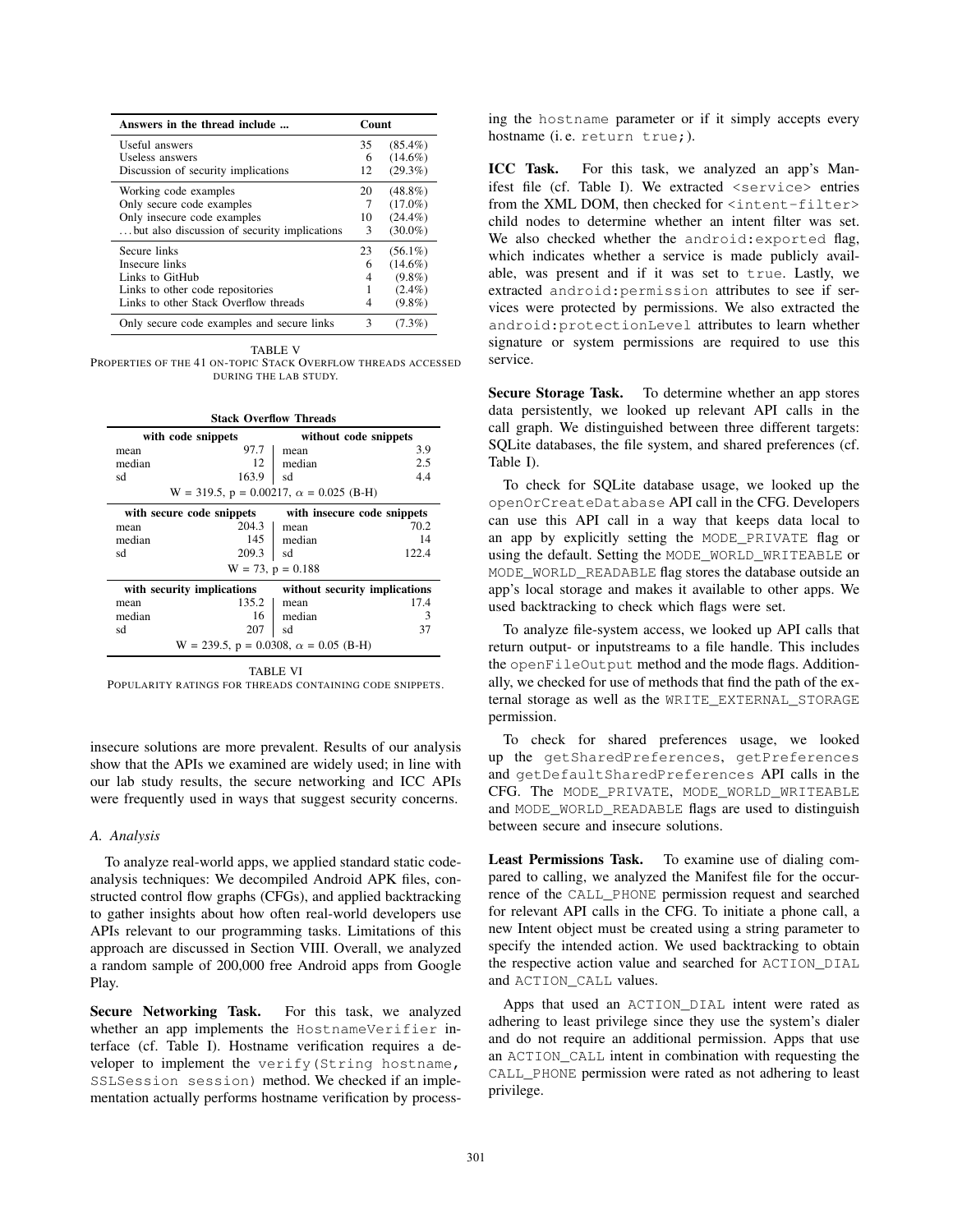|                                          | secure         | apps    |
|------------------------------------------|----------------|---------|
| <b>Secure Networking Task</b>            |                |         |
| broken hostname verifier                 | O              | 19,520  |
| alternative hostname verification        |                | 214     |
| <b>ICC Task</b>                          |                |         |
| service                                  |                | 42,193  |
| intent filter                            | O              | 8,133   |
| exported=true                            | Ō              | 3.796   |
| permission                               | Ō              | 3,827   |
| permission, signature                    |                | 86      |
| permission, signature or system          |                | 15      |
| Secure Storage Task                      |                |         |
| filesystem, private                      |                | 120,834 |
| filesystem, public                       | O              | 34,183  |
| database, private                        |                | 4,471   |
| database, public                         | $\rm\tilde{o}$ | 154     |
| shared preferences, private              |                | 130,408 |
| shared preferences, public               | $\Omega$       | 17,848  |
| <b>Least Permissions Task</b>            |                |         |
| dial, permission                         | O              | 3,907   |
| dial, no permission                      |                | 48,832  |
| call, permission                         | O              | 5,336   |
| call, no permission                      | O              | 6,157   |
|                                          |                |         |
| $\bullet$ = secure; $\bullet$ = insecure |                |         |
| TABLE VII                                |                |         |

RESULTS OF STATICALLY ANALYSING A RANDOM SAMPLE OF 200,000 ANDROID APPS.

#### *B. Results*

Table VII summarizes the results of our real-world app analysis, which are further detailed below.

Secure Networking Task. We identified 19,734 apps that implement their own hostname verifier. Of those apps, 19,520 apps (98.9%) implement it in a way that accepts any hostname, i.e. they effectively turn off hostname verification and make their apps vulnerable to active Man-In-The-Middle attacks. Only the remaining 214 apps (0.1%) implement alternative hostname verification strategies. Although the limitations of static code anlaysis prevent us from assessing whether these implementations meet the programmers' expectations, we score them as secure compared to hostname verifiers that simply accept every hostname.

ICC Task. 42,193 apps implemented their own services. Of those, 15,857 (37.6%) configured a non-default access policy for their services by setting respective properties in the Manifest file. 11,929 (75.2%) of those apps use intent filters or set the exported=true flag, which weakens security. 3,928 (24.8%) of those apps configured their services to that an entity must have a permission in order to launch the service or bind to it. Only 101 apps required an entity to have a permission of the same developer or a system permission.

Secure Storage Task. 155,017 apps implemented file-system access. Of those, 34,183 (22.1%) access files on external storage or write to the internal storage

with MODE WORLD READABLE/WRITEABLE. Howver, 120,834 (77.9%) only access files on internal storage with MODE\_PRIVATE. Similar numbers can be seen with shared preferences, where 130,408 (88.0%) apps out of 148,256 use MODE\_PRIVATE and 17,848 (12.0%) use a publicly accessible mode. SQLite databases are not very common among our dataset, but 4471 out of 4625 (96.7%) also use a private mode and only 154 (3.3%) a public mode.

Least Permissions Task. Overall we identified 64,232 apps that use intents to make phone calls. Of those apps 52,739  $(82.1\%)$  use the ACTION DIAL action for that purpose. Interestingly 3,907 (7.4%) of those apps request the CALL\_PHONE permission although ACTION\_DIAL does not require a dedicated permission. The remaining 11,493 (17.9%) apps use the ACTION\_CALL action which requires the CALL\_PHONE permission to be requested by the developer. Of those apps,  $6,157$  (53.6%) do not request the CALL PHONE permission and hence might crash if the ACTION\_CALL intent is called.

#### *C. Discussion*

We found that 187,291 (93.6%) of the randomly chosen 200,000 apps we analyzed in our study used at least one of the APIs we used in our programming tasks, suggesting that our laboratory study includes programming tasks that real-world developers encounter. Interestingly, for the secure storage and least privilege tasks, most apps implement the more secure solutions. In contrast, for the secure networking and ICC tasks, we found more insecure solutions. This mirrors the results of our lab study (cf. Section V). This analysis provides additional concrete evidence for the relevance and the results of our lab study.

#### VIII. LIMITATIONS

As with most studies of this type, our work has several limitations.

First, the response rate for our online developer survey was very low, as might be expected from sending unsolicited emails to prospective participants. This may introduce some selfselection bias, but we have no reason to believe a priori that those who responded differ meaningfully in terms of security knowledge or resource usage from those who did not.

Our lab study created an artificial scenario—working within a tight time limit, with unfamiliar starter code—which may have impacted participants' ability to complete tasks correctly and securely. Similarly, the artificial nature of study participation may have reduced participants' incentives to consider security. In addition, a majority of our lab participants were students rather than professional developers, and overall the lab participants were more formally educated than the developers in our online survey, which may limit the generalizability of our results somewhat. The professionals in the study performed slightly but not significantly better than the non-professionals in functional correctness, but not in security. All of these issues, however, were present across conditions, suggesting that comparisons among conditions are valid. We also hoped that the time limit would partially emulate the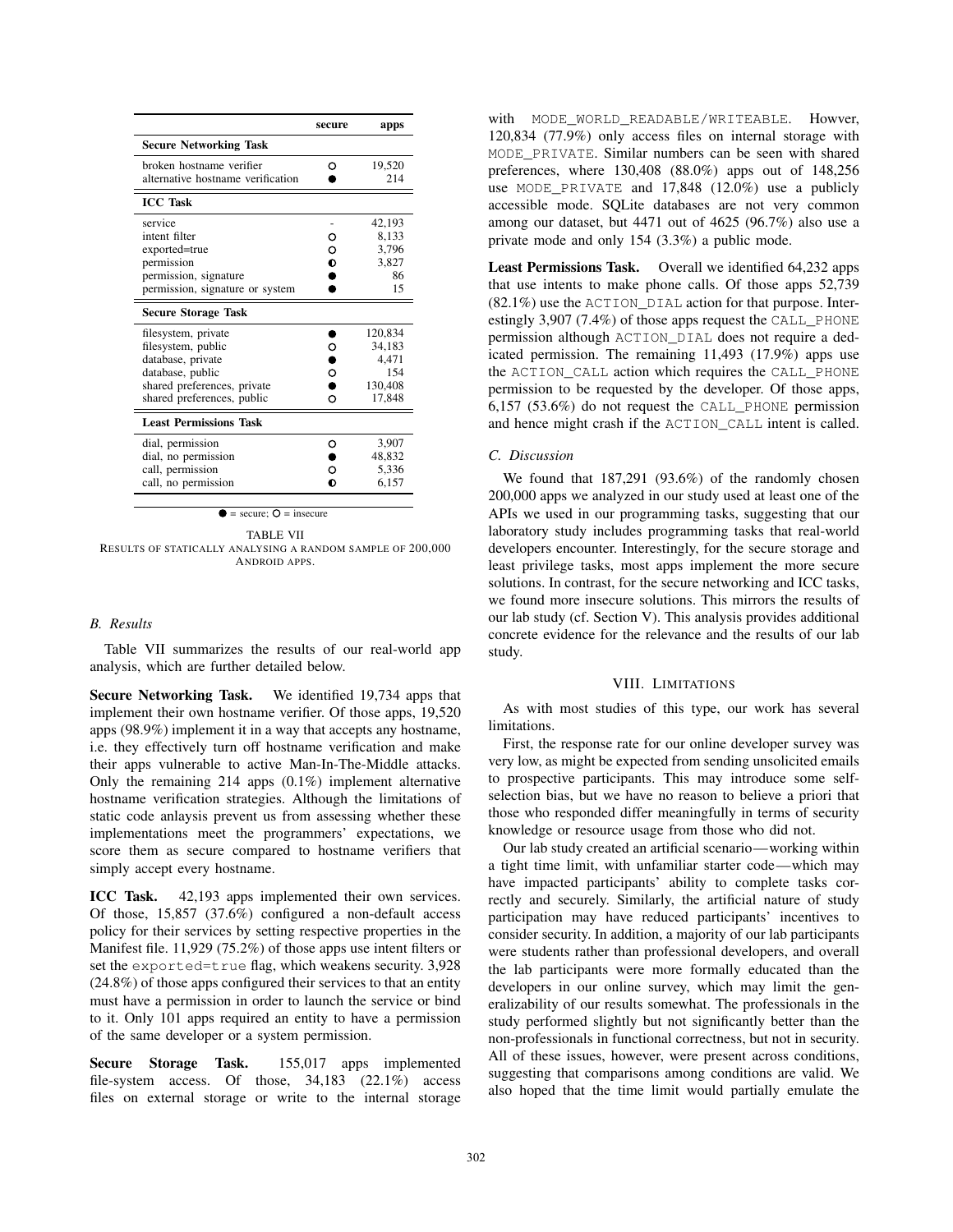pressure professional developers feel to bring apps to market quickly rather than focus on writing the best possible software.

Our analysis of Stack Overflow threads is limited to only those accessed by our lab study participants; threads on other topics may exhibit different properties. In addition, our manual coding process was somewhat subjective. Nonetheless, we believe this analysis provides a useful glimpse into the broader characteristics of Stack Overflow as a resource.

The static code analysis we conducted has several limitations. Although we performed reachability analyses for all API calls, an inherent limitation of static code analysis is that we still might have included code paths that are not executed. For the ICC task, it is possible that some services we marked as insecure were made publicly available deliberately rather than by mistake; however, the official Android documentation <sup>7</sup> discourages the use of intent filters for security reasons. Hence, while we may have some false positives, our results do suggest at minimum a violation of best practices. A similar limitation applies to the storage task: while some uses of external storage are necessary or deliberate, this also represents a risky violation of best practices <sup>8</sup> that can lead to unexpected disclosures of personal information [35].

Additional limitations apply some of the tasks. Implementing a hostname verifier that accepts every hostname is an inherently insecure solution. Hence, we do not produce false positives or negatives for this task. However, for the ICC task we might have produced false positives, i.e. marked services that have the exported flag set to true or use an intent filter. In cases where services should be publicly available both options should not be rated as insecure. However, the official Android documentation <sup>9</sup> discourages the use of intent filters for security reasons. Hence, although we might have rated service implementations as insecure that use intent filter intentionally, our results describe a clear trend towards violating the documentation's recommendation. A similar limitation applies for the storage task: Some apps might have the eligible need to store data externally. However, the Android documentation discourages developers to do so  $10$ . Hence, although we might have rated implementations that use external storage intentionally as insecure, our results describe a clear trend towards violating the documentation's recommendation. Requesting a permission for the least privilege task is an insecure solution most of the times. Only apps that need to initiate a phone call themselves without any user interaction need that permission. However, all other apps could go with the permission saving solution.

# IX. DISCUSSION

In the past, anecdotal evidence has suggested that the resources Android developers use when programming directly affect the security and privacy properties of the apps they make. In this paper, we present the first systematic investigation of this theory by approaching the problem of how

programming resources affect Android developers' securityand privacy-relevant decisions from several different angles. We conducted a 295-person online survey about the resources developer use, both in general and specifically for securityrelevant problems. Based on results from this survey, we then conducted a 54-person lab study directly exploring the impact of resource choice on both functional correctness and security. To provide context for these studies, we manually analyzed the security characteristics of the Stack Overflow posts our participants accessed and automatically analyzed how the APIs we tested in the lab are used in 200,000 randomly sampled apps from the Google Play market.

When combined, results from these varied analyses suggest several interesting conclusions:

- Real-world Android developers use Stack Overflow (and other Q&A communities) as a major resource for solving programming problems, including security- and privacyrelevant problems.
- Other resources, such as official Android API documentation, do not provide the same degree of quickly understandable, directly applicable assistance. Our results suggest that using Stack Overflow helps Android developers to arrive at functional solutions more quickly than with other resources.
- Participants who were given free choice of resources tended to visit both the official documentation and Stack Overflow, but their performance in both functional correctness and security was more similar to participants in the Stack Overflow condition.
- Because Stack Overflow contains many insecure answers, Android developers who rely on this resource are likely to create less secure code. Access to quick solutions via a Q&A community may also inhibit developers' security thinking or reduce their focus on security.
- Code relevant to the tasks we explored can be found in 93.6% of the apps we sampled. Many of these apps exhibit similar security patterns to those observed in our lab study.

Few participants in our study explicitly mentioned security or used it as a search term when accessing resources. While this may be partially a function of our artificial environment, when combined with prior research and anecdotal evidence, this suggests that security remains at best a secondary concern for many real-world developers [2], [18]. This underscores the need for both APIs and informational resources that promote security even when developers are not thinking about it directly.

Android developers are unlikely to give up using resources that help them quickly address their immediate problems. Therefore, it is critical to develop documentation and resources that combine the usefulness of forums like Stack Overflow with the security awareness of books or official API documents. One approach might involve rewriting API documents to be more usable, e.g. by adding secure and functional code examples. Another might be to develop a separate programming-answers site in which experts address popular questions, perhaps initially drawn from other forums,

 ${}^{7}$ Cf. http://developer.android.com/guide/components/intents-filters.html

<sup>8</sup>Cf. http://developer.android.com/guide/topics/data/data-storage.html

<sup>&</sup>lt;sup>9</sup>Cf. http://developer.android.com/guide/components/intents-filters.html 10Cf. http://developer.android.com/guide/topics/data/data-storage.html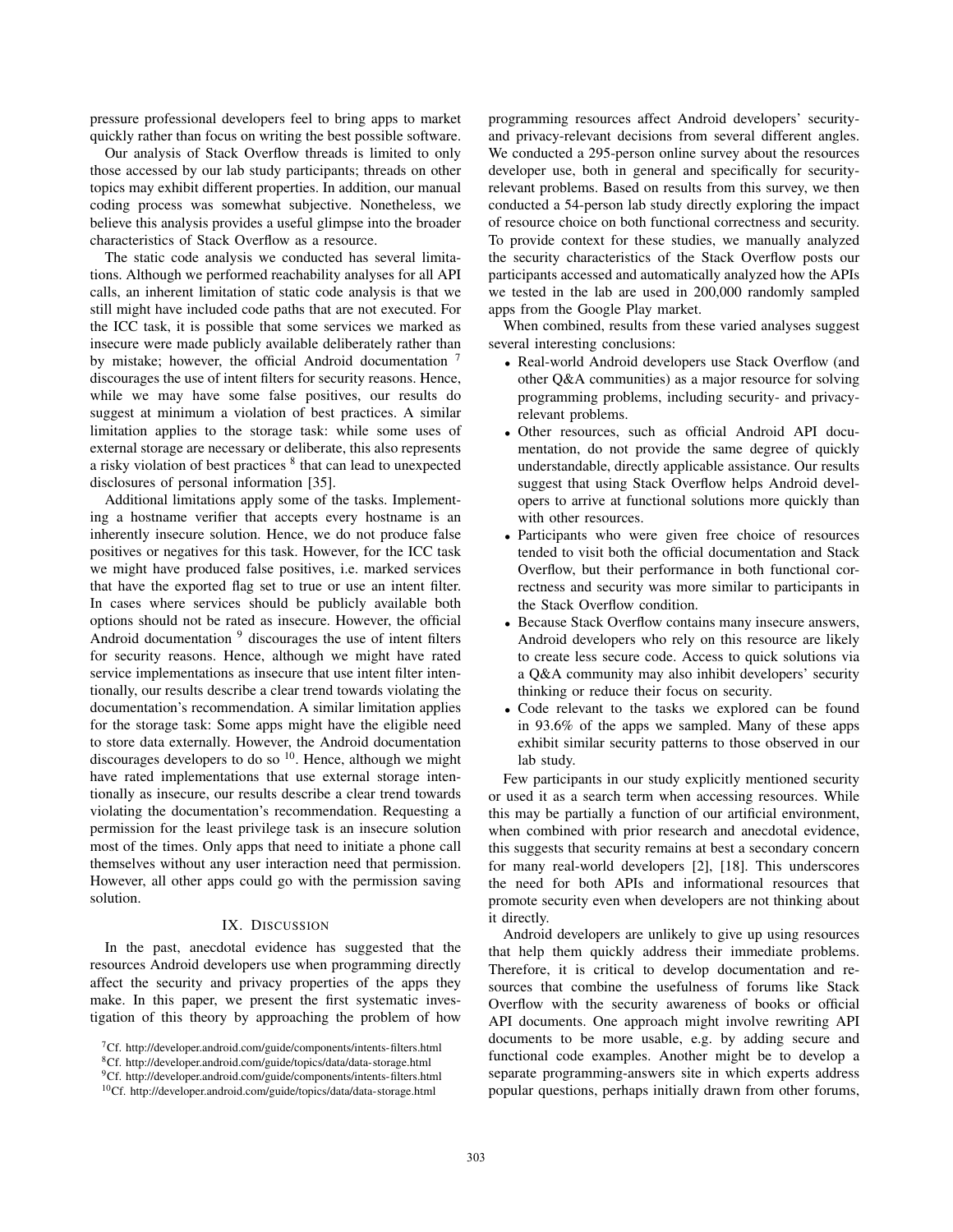in a security-sensitive manner. Alternatively, Stack Overflow could add a mechanism for explicitly rating the security of provided answers and weighting those rated secure more heavily in search results and thread ordering. Further research is needed to develop and evaluate solutions to help prevent inexperienced or overwhelmed mobile developers from making critical mistakes that put their users at risk.

#### ACKNOWLEDGEMENTS

The authors would like to thank Sven Bugiel, Andrew Lui, and Yichen Qian for their support in the lab study, Marten Oltrogge for his contribution to the static analysis, Joseph Smith and Jennifer DeSimone for helping us navigate the IRB requirements for an international study, and all of the developers and/or students who kindly participated in our study. This work was supported in part by the German Ministry for Education and Research (BMBF) through funding for the Center for IT-Security, Privacy and Accountability (CISPA), and by the U.S. Department of Commerce, National Institute for Standards and Technology, under Cooperative Agreement 70NANB15H330.

#### **REFERENCES**

- [1] K. W. Y. Au, Y. F. Zhou, Z. Huang, and D. Lie. PScout: Analyzing the Android Permission Specification. In *Proc. 19th ACM Conference on Computer and Communication Security (CCS'12)*. ACM, 2012.
- [2] R. Balebako and L. F. Cranor. Improving App Privacy: Nudging App Developers to Protect User Privacy. *IEEE Security & Privacy*, 12(4):55– 58, 2014.
- [3] R. Balebako, A. Marsh, J. Lin, and J. Hong. The Privacy and Security Behaviors of Smartphone App Developers. In *Workshop on Usable Security (USEC'14)*, 2014.
- [4] A. Baltadzhieva and G. Chrupala. Question Quality in Community Question Answering Forums: A Survey. *SIGKDD Explorations*, 17(1):8– 13, 2015.
- [5] A. Barua, S. W. Thomas, and A. E. Hassan. What Are Developers Talking About? An Analysis of Topics and Trends in Stack Overflow. *Empirical Software Engineering*, 19(3):619–654, 2012.
- [6] B. Bazelli, A. Hindle, and E. Stroulia. On the Personality Traits of StackOverflow Users. In *Software Maintenance (ICSM), 2013 29th IEEE International Conference on*. IEEE, 2013.
- [7] K. P. Burnham. Multimodel Inference: Understanding AIC and BIC in Model Selection. *Sociological Methods & Research*, 33(2):261–304, 2004.
- [8] E. Y. Chen, Y. Pei, S. Chen, Y. Tian, R. Kotcher, and P. Tague. OAuth Demystified for Mobile Application Developers. In *Proc. 21st ACM Conference on Computer and Communication Security (CCS'14)*. ACM, 2014.
- [9] E. Chin, A. P. Felt, K. Greenwood, and D. Wagner. Analyzing Interapplication Communication in Android. In *Proc. 9th International Conference on Mobile Systems, Applications, and Services (MobiSys'11)*. ACM, 2011.
- [10] L. F. Cranor. A Framework for Reasoning About the Human in the Loop. In *Proc. 1st Conference on Usability, Psychology, and Security (UPSEC'08)*, 2008.
- [11] M. Egele, D. Brumley, Y. Fratantonio, and C. Kruegel. An Empirical Study of Cryptographic Misuse in Android Applications. In *Proc. 20th ACM Conference on Computer and Communication Security (CCS'13)*. ACM, 2013.
- [12] N. Elenkov. *Android Security Internals*. No Starch Press, 2015.
- [13] W. Enck, P. Gilbert, B. G. Chun, L. P. Cox, J. Jung, P. McDaniel, and A. N. Sheth. TaintDroid: An Information-flow Tracking System for Realtime Privacy Monitoring on Smartphones. In *Proc. 9th Usenix Symposium on Operating Systems Design and Implementation (OSDI'10)*. USENIX Association, 2010.
- [14] W. Enck, D. Octeau, P. McDaniel, and S. Chaudhuri. A Study of Android Application Security. In *Proc. 20th Usenix Security Symposium (SEC'11)*. USENIX Association, 2011.
- [15] S. Fahl, S. Dechand, H. Perl, F. Fischer, J. Smrcek, and M. Smith. Hey, NSA: Stay Away from my Market! Future Proofing App Markets against Powerful Attackers. In *Proc. 21st ACM Conference on Computer and Communication Security (CCS'14)*. ACM, 2014.
- [16] S. Fahl, M. Harbach, T. Muders, L. Baumgärtner, B. Freisleben, and M. Smith. Why Eve and Mallory Love Android: An Analysis of Android SSL (in)Security. In *Proc. 19th ACM Conference on Computer and Communication Security (CCS'12)*. ACM, Oct. 2012.
- [17] S. Fahl, M. Harbach, M. Oltrogge, T. Muders, and M. Smith. Hey, You, Get Off of My Clipboard. In *Financial Cryptography and Data Security*, volume 7859, pages 144–161. Springer, 2013.
- [18] S. Fahl, M. Harbach, H. Perl, M. Koetter, and M. Smith. Rethinking SSL Development in an Appified World. In *Proc. 20th ACM Conference on Computer and Communication Security (CCS'13)*. ACM, 2013.
- [19] S. Garfinkel and H. R. Lipford. Usable security: History, themes, and challenges. *Synthesis Lectures on Information Security, Privacy, and Trust*, 5(2):1–124, 2014.
- [20] M. Georgiev, S. Iyengar, S. Jana, R. Anubhai, D. Boneh, and V. Shmatikov. TThe Most Dangerous Code in the World: Validating SSL Certificates in Non-browser Software. In *Proc. 19th ACM Conference on Computer and Communication Security (CCS'12)*. ACM, 2012.
- [21] S. Jain and J. Lindqvist. Should I Protect You? Understanding Developers' Behavior to Privacy-Preserving APIs. In *Workshop on Usable Security (USEC'14)*, 2014.
- [22] J. Jeon, K. K. Micinski, J. A. Vaughan, A. Fogel, N. Reddy, J. S. Foster, and T. Millstein. Dr. Android and Mr. Hide: Fine-grained Permissions in Android Applications. In *Proc. 2nd ACM CCS Workshop on Security and Privacy in Mobile Devices (SPSM'12)*. ACM, 2012.
- [23] S. Komatineni and D. MacLean. *Pro Android 4*. Apress, 2012.
- [24] P. G. Leon, L. F. Cranor, A. M. McDonald, and R. McGuire. Token Attempt: The Misrepresentation of Website Privacy Policies Through the Misuse of P3P Compact Policy Tokens. In *Proc. 9th Annual ACM Workshop on Privacy in the Electronic Society (WPES '10)*. ACM, 2010.
- [25] M. Linares-Vásquez, G. Bavota, M. Di Penta, R. Oliveto, and D. Poshyvanyk. How Do API Changes Trigger Stack Overflow Discussions? A Study on the Android SDK. In *Proc. 22nd International Conference on Program Comprehension (ICPC '14)*. ACM, 2014.
- [26] L. Lu, Z. Li, Z. Wu, W. Lee, and G. Jiang. Chex: Statically Vetting Android Apps for Component Hijacking Vulnerabilities. In *Proc. 19th ACM Conference on Computer and Communication Security (CCS'12)*. ACM, 2012.
- [27] D. Movshovitz-Attias, Y. Movshovitz-Attias, P. Steenkiste, and C. Faloutsos. Analysis of the Reputation System and User Contributions on a Question Answering Website: StackOverflow. In *Proc. 2013 IEEE/ACM International Conference on Advances in Social Networks Analysis and Mining (ASONAM'13)*. IEEE, 2013.
- [28] S. Nadi, S. Krüger, M. Mezini, and E. Bodden. "Jumping Through Hoops": Why do Java Developers Struggle With Cryptography APIs? In *Proc. 37th IEEE International Conference on Software Engineering (ICSE'15)*, May 2016.
- [29] M. Oltrogge, Y. Acar, S. Dechand, M. Smith, and S. Fahl. Pin or Not to Pin—Helping App Developers Bullet Proof Their TLS Connections. In *Proc. 24th USENIX Security Symposium (SEC'15)*. USENIX Association, 2015.
- [30] L. Onwuzurike and E. De Cristofaro. Danger is My Middle Name: Experimenting with SSL Vulnerabilities in Android Apps. In *Proc. 8th ACM Conference on Security & Privacy in Wireless and Mobile Networks (WiSec'15)*. ACM, 2015.
- [31] S. Poeplau, Y. Fratantonio, A. Bianchi, C. Kruegel, and G. Vigna. Execute This! Analyzing Unsafe and Malicious Dynamic Code Loading in Android Applications. In *Proc. 21st Annual Network and Distributed System Security Symposium (NDSS'14)*. The Internet Society, 2014.
- [32] L. Ponzanelli, A. Mocci, A. Bacchelli, and M. Lanza. Understanding and Classifying the Quality of Technical Forum Questions. In *Proc. 14th International Conference on Quality Software (QSIC'14)*. IEEE, 2014.
- [33] A. Porter Felt, E. Chin, S. Hanna, D. Song, and D. Wagner. Android Permissions Demystified. In *Proc. 18th ACM Conference on Computer and Communication Security (CCS'11)*. ACM, 2011.
- [34] A. Porter Felt, H. J. Wang, A. Moshchuk, S. Hanna, and E. Chin. Permission Re-Delegation: Attacks and Defenses. In *Proc. 20th Usenix Security Symposium (SEC'11)*. USENIX Association, 2011.
- [35] S. Son, D. Kim, and V. Shmatikov. What Mobile Ads Know About Mobile Users. In *Proc. 23rd Annual Network and Distributed System Security Symposium (NDSS'16)*. The Internet Society, 2016.